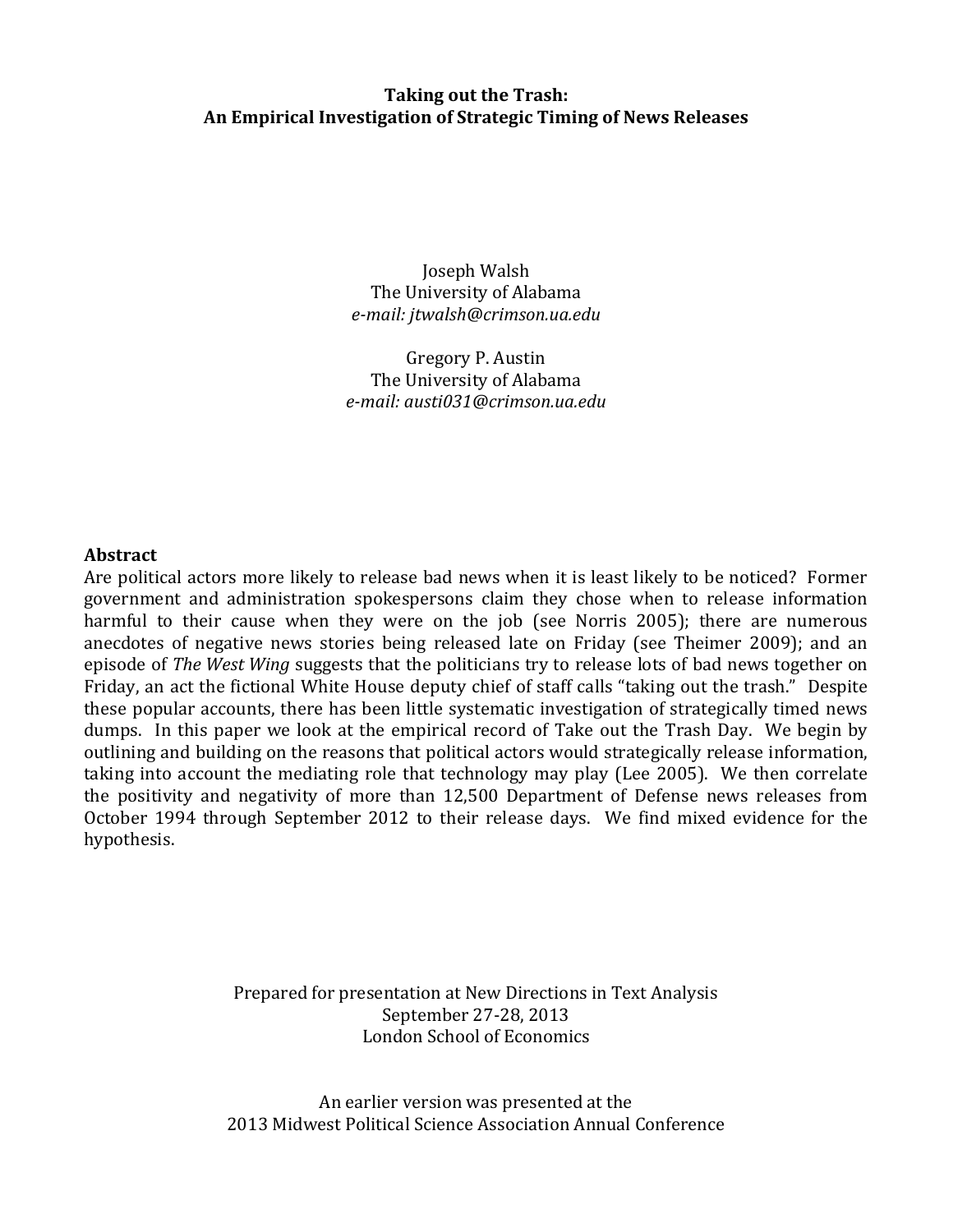# **Introduction**

Are political actors more likely to release bad news when it is least likely to be noticed? Such a strategy might seem expected, or even commonplace, if an ability to control the news cycle in this way exists. The strategic timing of news releases refers to the release of information over the weekend, during holidays, at night, or on Fridays, when news consumption is assumed to be lowest (Theimer 2009; Lee 2005). The goal, of course, is to reduce public awareness of sensitive or controversial stories or events likely to garner much press attention. For example, the resignation of former White House environmental adviser Van Jones was announced overnight on the Sunday of Labor Day weekend, when few journalists were available to cover the story and many Americans not plugged in to the news (Theimer 2009); and the indictment of Scooter Libby, Vice President Dick Cheney's chief of staff, may have been delayed to a Friday to diminish its impact (Hayden, 2005, cited in Lee, 2005). An early episode of the NBC drama *The West Wing* suggests that political actors prefer to group together many unflattering stories for release on a Friday. In the episode, the White House is attempting to keep a low profile on the news that the parents of a murdered gay teen might not fully support the president's hate-crimes legislation, that a report commissioned by the White House recommends a program of "abstinence plus" for teen sex education, and that an aide to the vice president misused public funds for personal leisure when the following exchange takes place between White House Deputy Chief of Staff Josh Lyman and his aide, Donna Moss (Sorkin, 2000):

**Donna**: What's take out the trash day? **Josh**: Friday. **Donna**: I mean, *what* is it?

2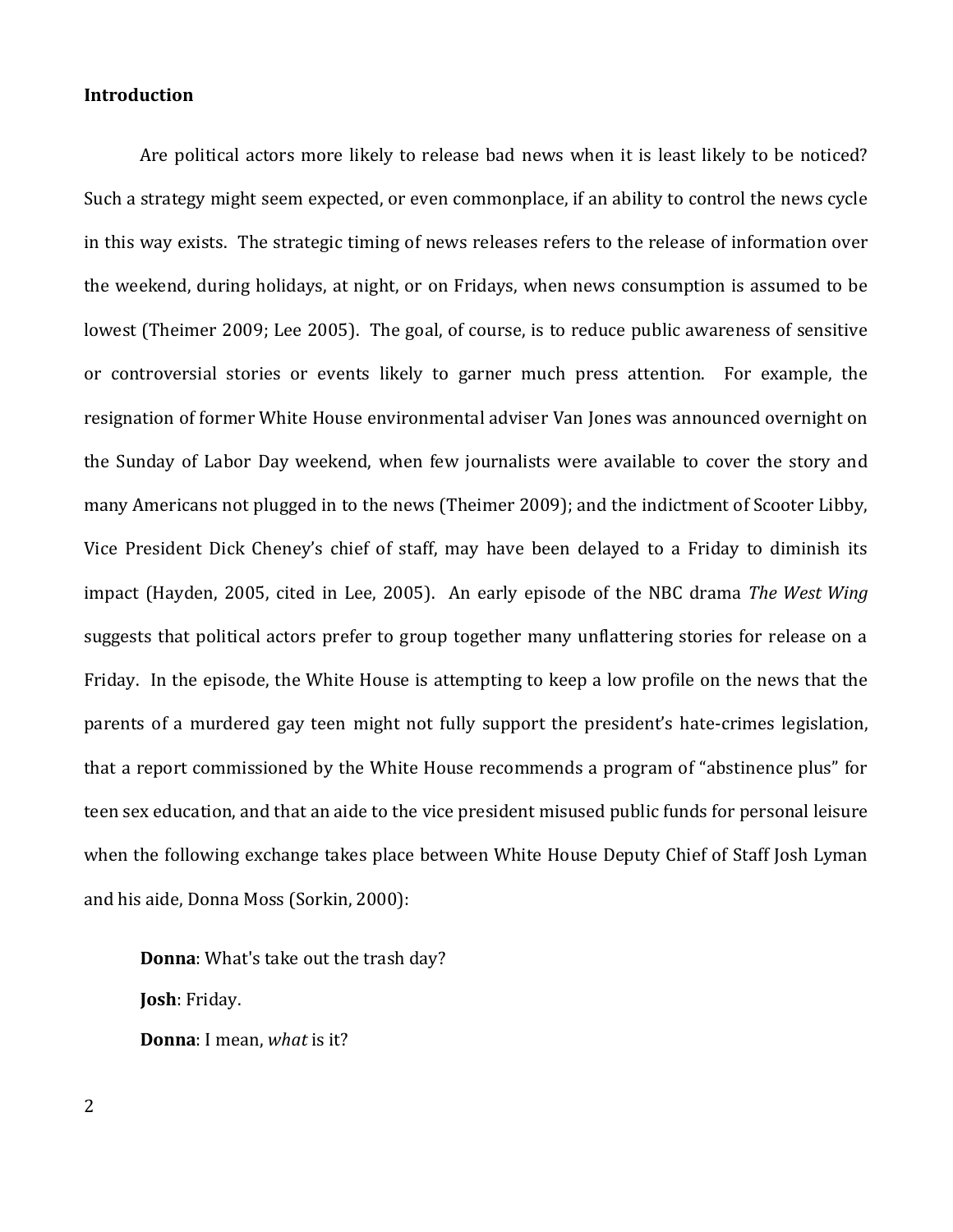**Josh**: Any stories we have to give the press that we're not wild about, we give 'em all in a lump on Friday.

**Donna**: Why do you do it in a lump?

**Josh**: Instead of one at a time?

**Donna**: I'd think you'd want to spread them out.

**Josh**: They've got X column inches to fill, right? They're going to fill them no matter what.

**Donna**: Yes.

**Josh**: So if we give them one story, that story's X column inches.

**Donna**: And if we give them five stories…

**Josh**: They're a fifth the size.

**Donna**: Why do you do it on Friday?

**Josh**: Because no one reads the paper on Saturday.

Despite this and other popular accounts (e.g. Raezler, 2009; Sullivan, 2009), there has been little systematic investigation into the strategic timing of news releases. The non-academic literature primarily relies on anecdotes (e.g. Norris, 2005; Theimer, 2009), while the scholarly works that analyze the practice either cover financial markets (Damodaran, 1989; Chung, et al., 2003; Yermack, 2012) or, if they cover politics, assume that it is true. For example, Lee (2005), who is interested in whether dumping bad news on Fridays makes sense in today's media environment, writes that Taking out the Trash "continues as a standard method of operation" in politics (p. 2).

This paper addresses the gap in the literature by analyzing all Department of Defense (DOD) news releases from October 1994 to February 2013. Although not as expressly political as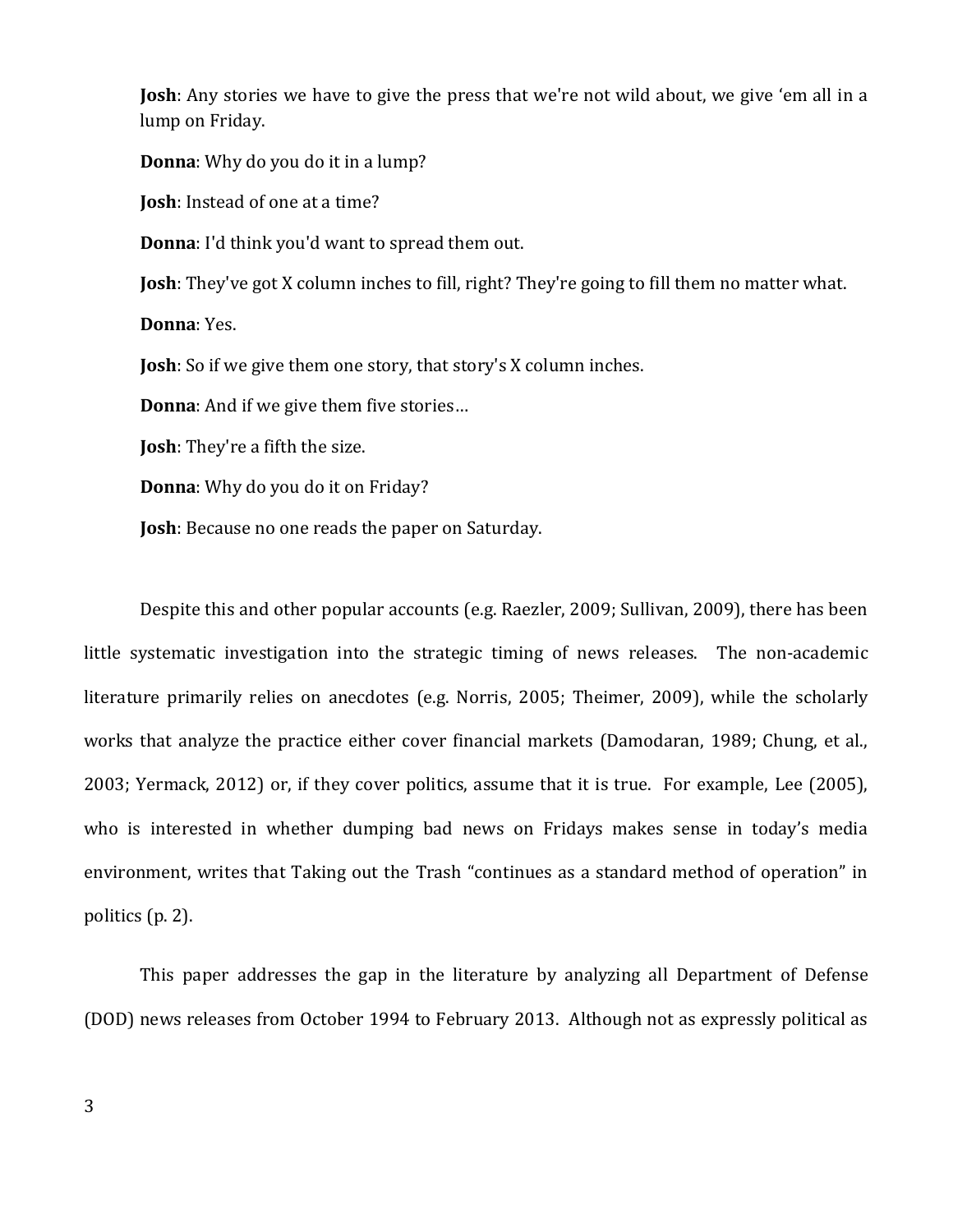the White House or Congress, the DOD goes to great lengths to influence opinion (Fulbright, 1970), and the White House exerts strong influence over DOD press operations, especially during war (Thrall, 2000). Over the last 19 years, the DOD public affairs office has been active, releasing more than 12,000 official statements, thousands of which are negative. The result is a rich database of news releases, covering some of the biggest (e.g. 9/11 attacks) and smallest (e.g. government contracts and employee assignments) announcements to come from an American political actor over the last two decades, a period that spans peacetime, wartime, changes in the presidency and Congress, and the rise of cable and internet news sources. By correlating the sentiment of these statements with their day of release, we learn that for the past 19 years the DOD has been more likely to release positive and negative statements during the week, when more people pay attention to the news, than during the weekend.

# **To Take out the Trash—or Not**

There are several reasons why political actors would prefer to time their news releases. First, news audiences vary by time and day. Newsmakers can benefit by releasing negative information when it will get less attention and positive information when it will get more attention. Indeed, it is apparently so common to take advantage of low newspaper readership on Saturdays by dumping bad news on Fridays (Norris, 2005; Theimer, 2009) that Friday is sometimes called Take out the Trash Day (Sorkin, 2000). Releasing bad news on Fridays has the added advantage of often giving actors the weekend to discuss, reflect, and temper their views before taking action (Hayden, 2005). Inversely, political actors can take advantage of higher weekly readership by releasing positive news during the week (Theimer, 2009).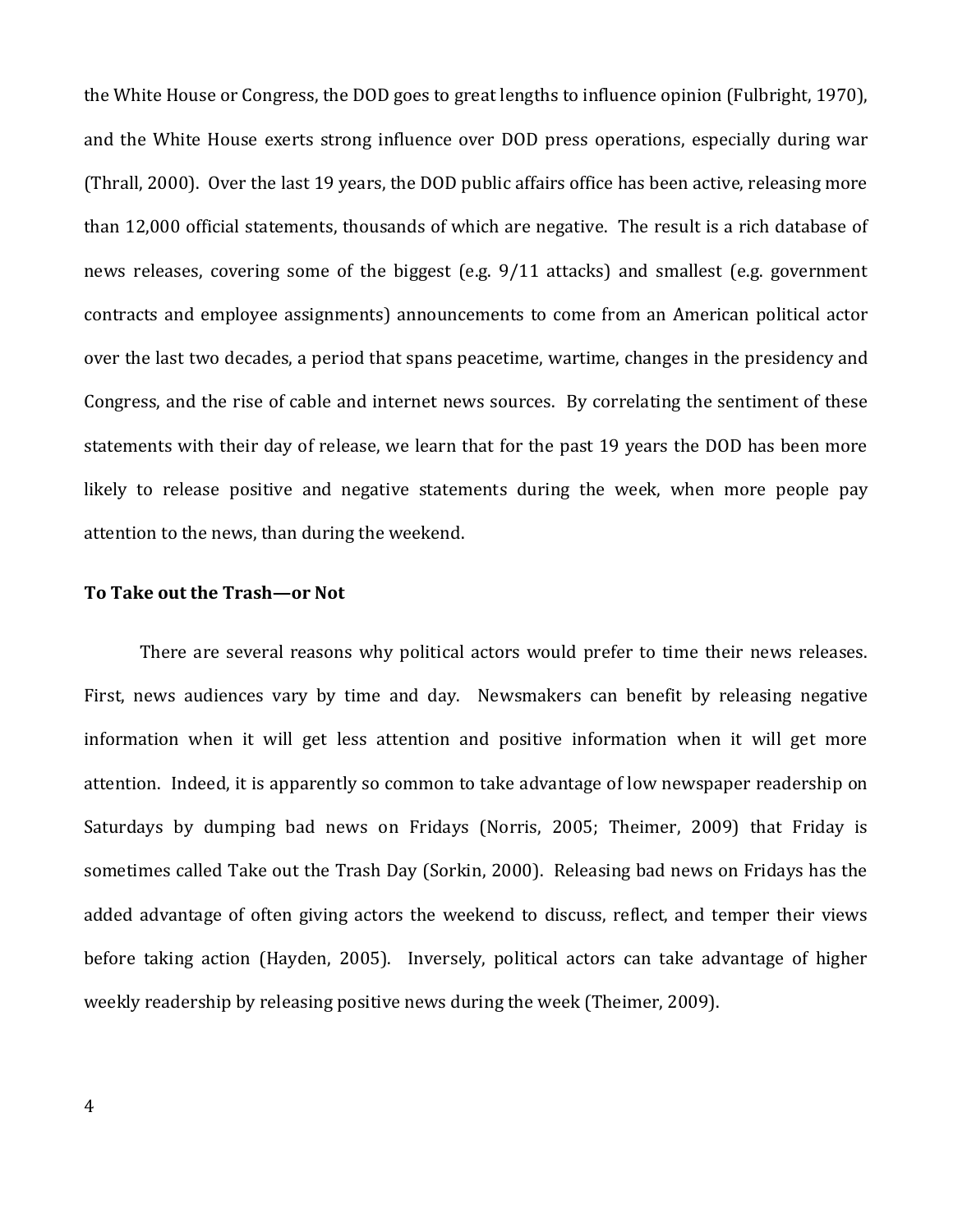Second, the media has fewer resources to cover a story on weekends and holidays than on other days (Theimer, 2009). When there are fewer journalists, each story is less likely to get covered and each story that is covered gets less in-depth reporting. In addition, less capable and less motivated journalists work at these inconvenient times (Norris, 2005). The journalists who are most familiar with the beat and have proven themselves most effective have more flexibility in choosing their assignments, and they generally prefer not working on nights, holidays, and weekends, and the journalists who are working on a Friday or the day before a holiday may be tired and preoccupied with getting out the door (Walker, 2005).

Third, each negative news story may get less attention if it is released with other negative news stories (Sorkin, 2000). As already noted, the media has limited resources to cover the news, and the public has limited time and interest to consume it. If several negative news stories come out at once, the media cannot—and the public won't—give each the attention it would receive if it were released alone.

Fourth, the news consumers who are most likely to change their opinions based on a piece of news are least likely to pay attention on weekends and holidays. Weekend news consumers are more sophisticated and better informed than weekday news consumers, so their opinions change less as they obtain new information. By releasing negative news on weekends and holidays, political actors not only avoid the larger weekday news audiences but also the audiences whose opinion can be influenced most by new information. Inversely, by releasing positive news during the week, political actors can reach consumers with more flexible beliefs.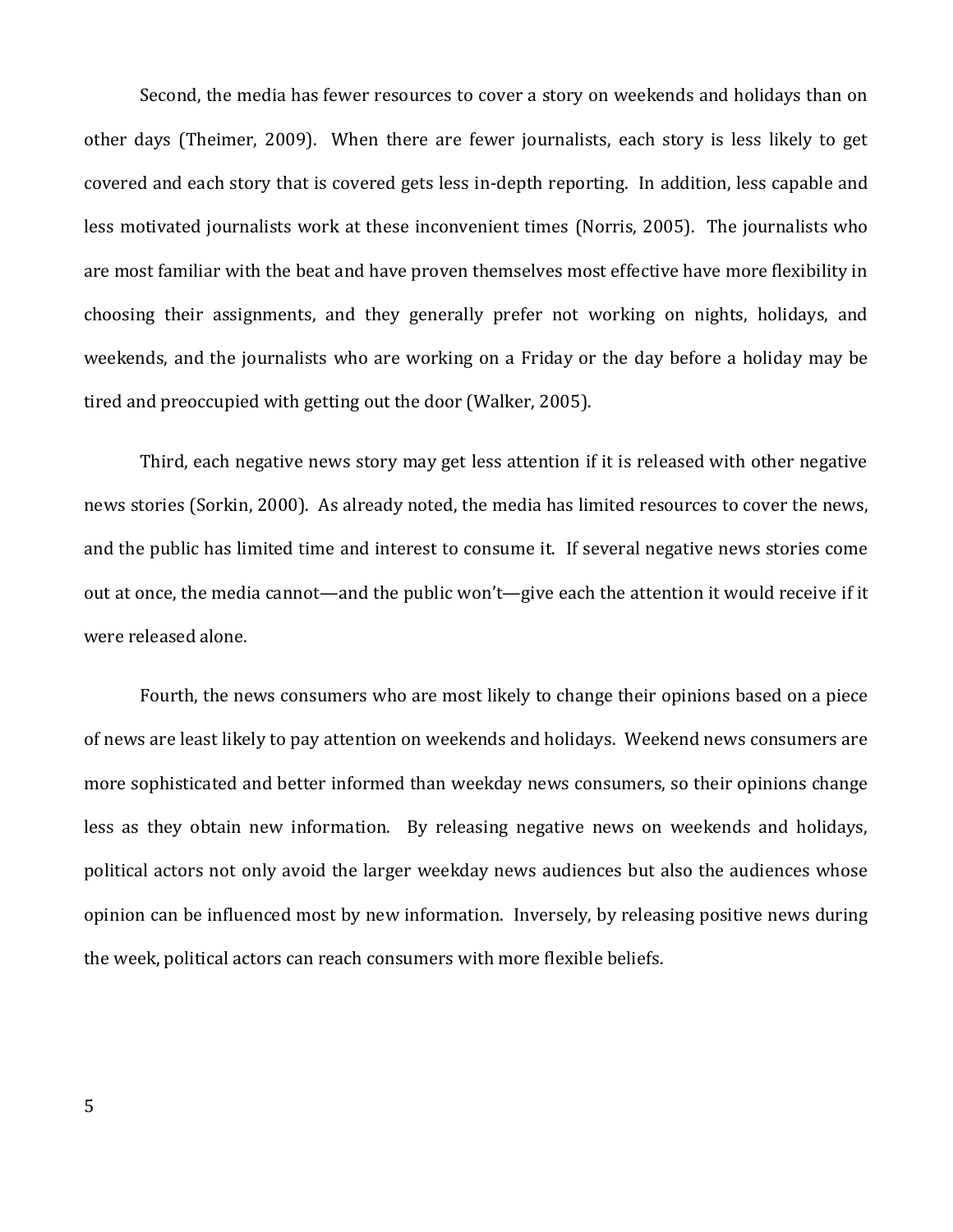Fifth, people read newspapers differently on weekdays than on weekends (Jones, 2013). During the week, readers want to become informed. During the weekend, many want to be entertained. That is why weekend newspapers often come with magazines, larger cartoon and sports sections, long profiles, and more crossword puzzles. A 1987 Roper poll showed that American adults were 20% more likely to check the newspaper's TV schedule on the weekend than during the week (Bogart, 1989, ch. 9, fn. 18).

Despite these benefits, strategically timing news dumps cannot always work. Some news stories are visible and time sensitive, and a political actor risks allowing someone else to fill the information void if he takes too long to release information about a publicly known event. For example, the media and public wanted immediate information about the terrorist attacks they were watching on TV on September 11, 2001, a Tuesday. It is difficult to imagine the Pentagon waiting three days before releasing an official statement about the attacks. T.J. Walker of Media Training Worldwide argues "plant firings, product recalls, firings of high-placed public officials, indictments—these are big stories. The media has to cover these stories and they MUST do it in a big way. There is simply no way you prevent these stories from being released or even downplayed" (Walker, 2005, emphasis in original). Moreover, attempting to delay the story's release can undermine the political actor's relationship with the media (Norris, 2005)—and especially with the most effective journalists, who are not working at those times—and can draw additional scrutiny to the story because the media and public think he is trying to hide something (Walker, 2005).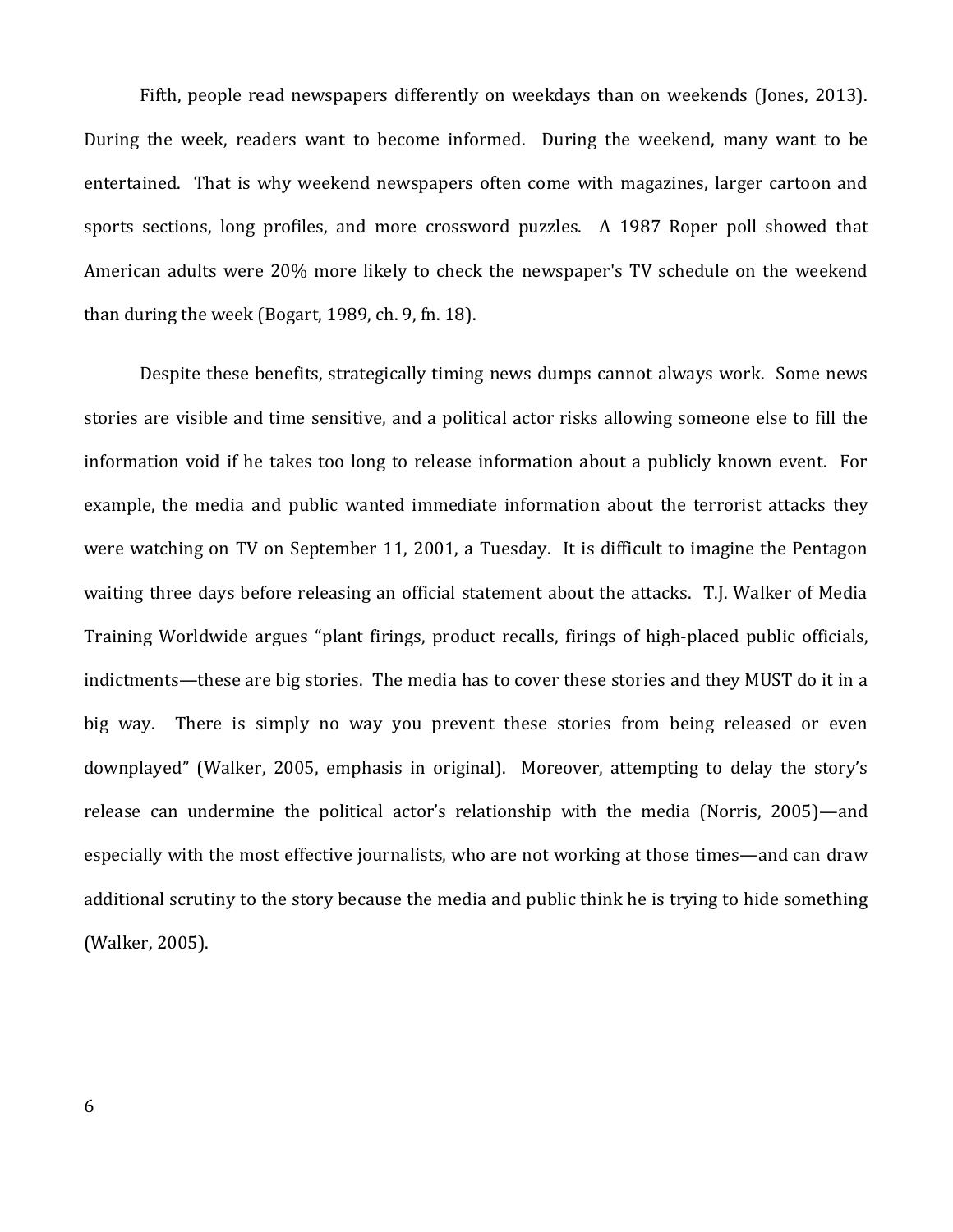There are also strategic reasons to release at least some bad news during the week. If political actors saved all bad news for the weekend and holidays, the media could respond by allocating more of its journalistic resources to those times, thereby reducing the effectiveness of the dump. The strategic political actor would randomly release some negative news during the week and some negative news during weekends and holidays.

Finally, Take out the Trash Day thinking is closely tied to newspaper readership, but newspapers are a declining source of news (Kernell and Jacobson, 2006). In a world dominated by newspapers a Friday news release would not reach the public until Saturday, but TV and the internet are increasingly popular news sources and they enable the nearly instantaneous delivery of information. Thanks to these technologies, a Friday news release now becomes public on Friday, not Saturday (Lee, 2005). In addition, newspaper readers—and especially weekend newspaper readers (Jampole, 2004)—tend to hold highly sophisticated political views that change little with new information, so delaying the release of negative news may have a smaller impact on public opinion than in the past.

# **Research Design**

To test whether political actors time positive and negative information, we downloaded all Department of Defense (DOD) news releases from October 6, 1994, to February 15, 2013. Even though the DOD is less overtly political than the White House or Congress, it systematically attempts to manipulate public opinion on its own (e.g. Fulbright, 1971) and at the behest of the White House, especially during war (Thrall, 2000). These news releases present a good test of DOD press policy because their release is a consequence of official DOD policy (DOD, 2013). Each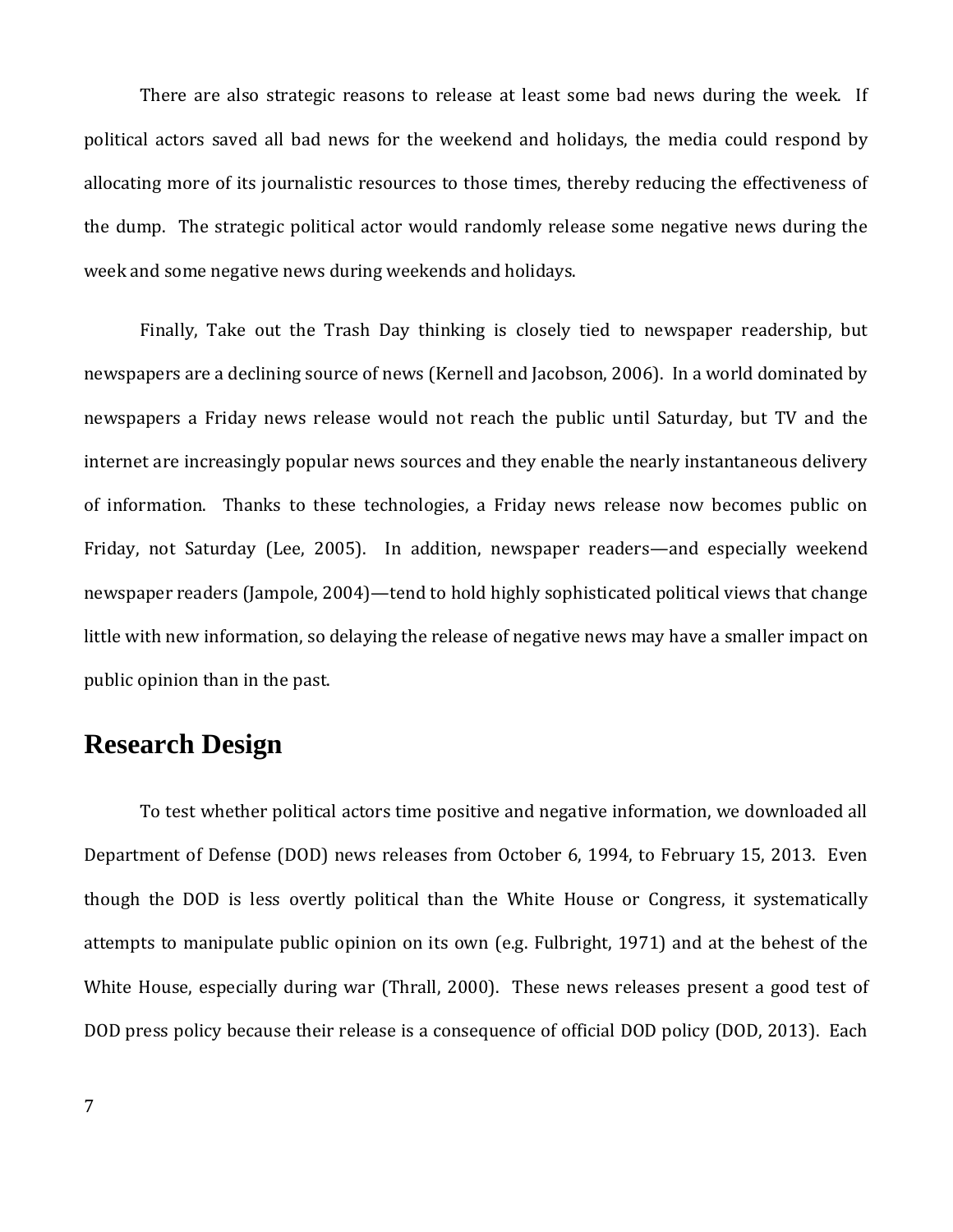news release is numbered and dated and includes a title and a body of text. The DOD distributed news release numbers 040-97 and 049-97 as two parts ("page 1" and "page 2"); we combined them into single releases. We also removed five duplicate statements. The final dataset includes 12,637 news releases.

Table 1 shows the 10 most common news-release titles. Although the DOD issues many statements, most of those statements fall into a small number of topics. Casualty announcements and general-grade officer promotions and assignments account for half of all DOD news releases.

|                | <b>News Release Title</b>               | Frequency        | <b>Cumulative</b> |  |
|----------------|-----------------------------------------|------------------|-------------------|--|
|                |                                         |                  | Frequency (%)     |  |
| 1              | <b>DOD Identifies Army Casualty</b>     | 2617             | 21                |  |
| $\overline{2}$ | <b>DOD Identifies Marine Casualty</b>   | 783              | 27                |  |
| 3              | <b>DOD Identifies Army Casualties</b>   | 719              | 33                |  |
| 4              | <b>General Officer Announcement</b>     | $\overline{716}$ | 38                |  |
| $\overline{5}$ | <b>General Officer Announcements</b>    | 358              | 41                |  |
| 6              | General Officer Assignments             | 304              | 43                |  |
| $\overline{7}$ | <b>DOD Identifies Marine Casualties</b> | 214              | 45                |  |
| 8              | Flag Officer Announcement               | 205              | 47                |  |
| 9              | <b>Flag Officer Assignments</b>         | 204              | 48                |  |
| 10             | <b>Flag Officer Announcements</b>       | 152              | 50                |  |

**Table 1. The 10 most common DOD news release titles**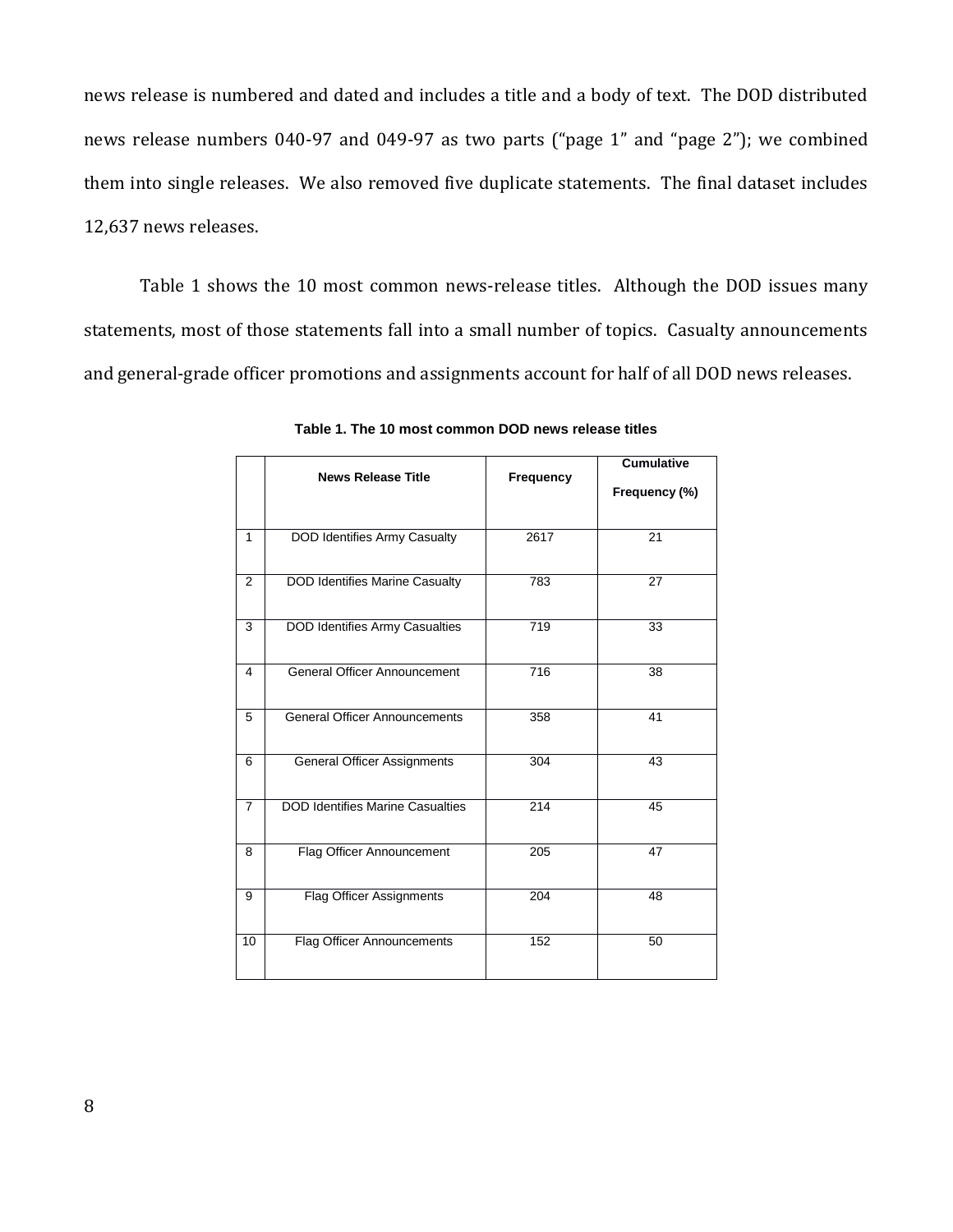Given that the DOD issued so many casualty statements, it comes as little surprise that the DOD press office was especially active between April 2004, the siege of Fallujah, and May 2007, several months after the Iraq surge started, or that the DOD has continued to release statements post-surge at a faster pace than before 9/11. Other war-related incidents, which the DOD does not need to deal with during peacetime, also contribute to this observed increase in news releases. For example, in February 2012 US troops disposed of many copies of the Quran by burning them (Quinn and Faiez, 2012). Release number 124-12, "Statement by Secretary of Defense Leon E. Panetta on the Treatment of Religious Materials at Bagram Airbase," provides Secretary Leon Panetta's response.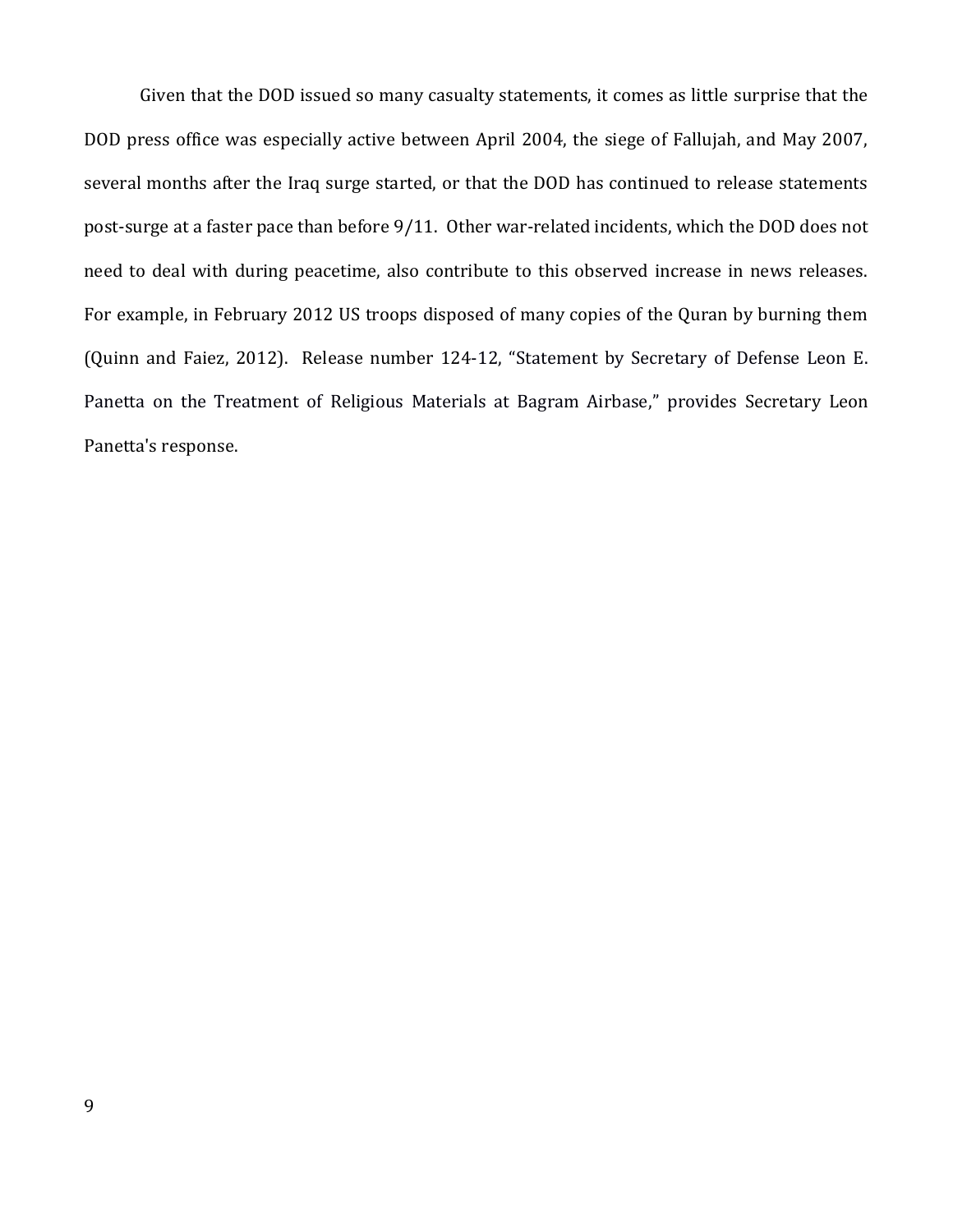

**Figure 1. DOD news releases by month**

Figure 2 shows DOD news releases by day of the week. Unsurprisingly, the DOD publishes most of its press releases during the week.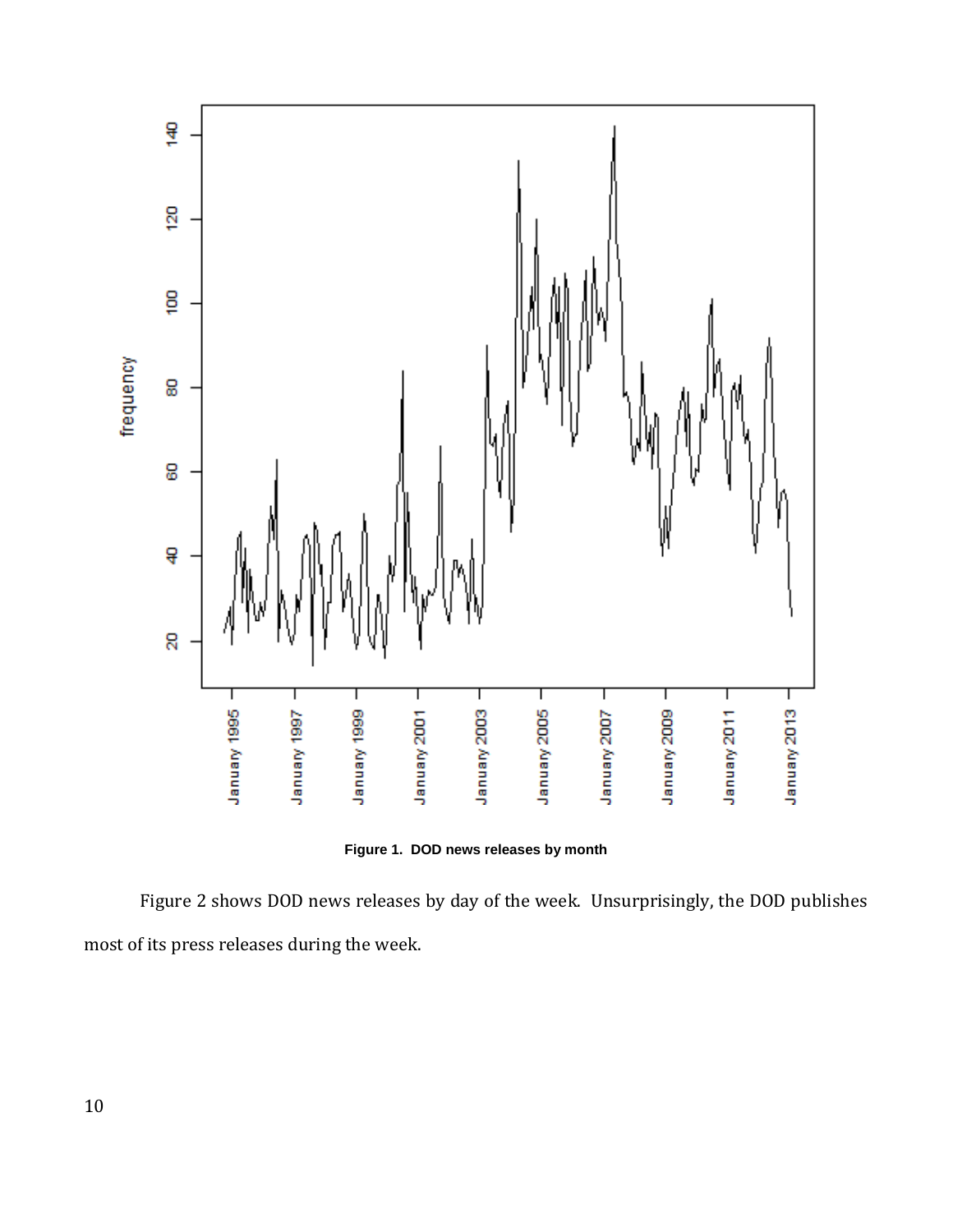

**Figure 2. DOD news releases by day of the week**

We created an outcome variable, *Friday*, which takes 1 if the news release came out on a Friday, Saturday, holiday or day before a holiday and 0 zero otherwise. We use the ten Federal Government holidays: New Year's Day; Martin Luther King, Jr. Day; President's Day; Memorial Day; Independence Day; Labor Day; Columbus Day; Veteran's Day; Thanksgiving; and Christmas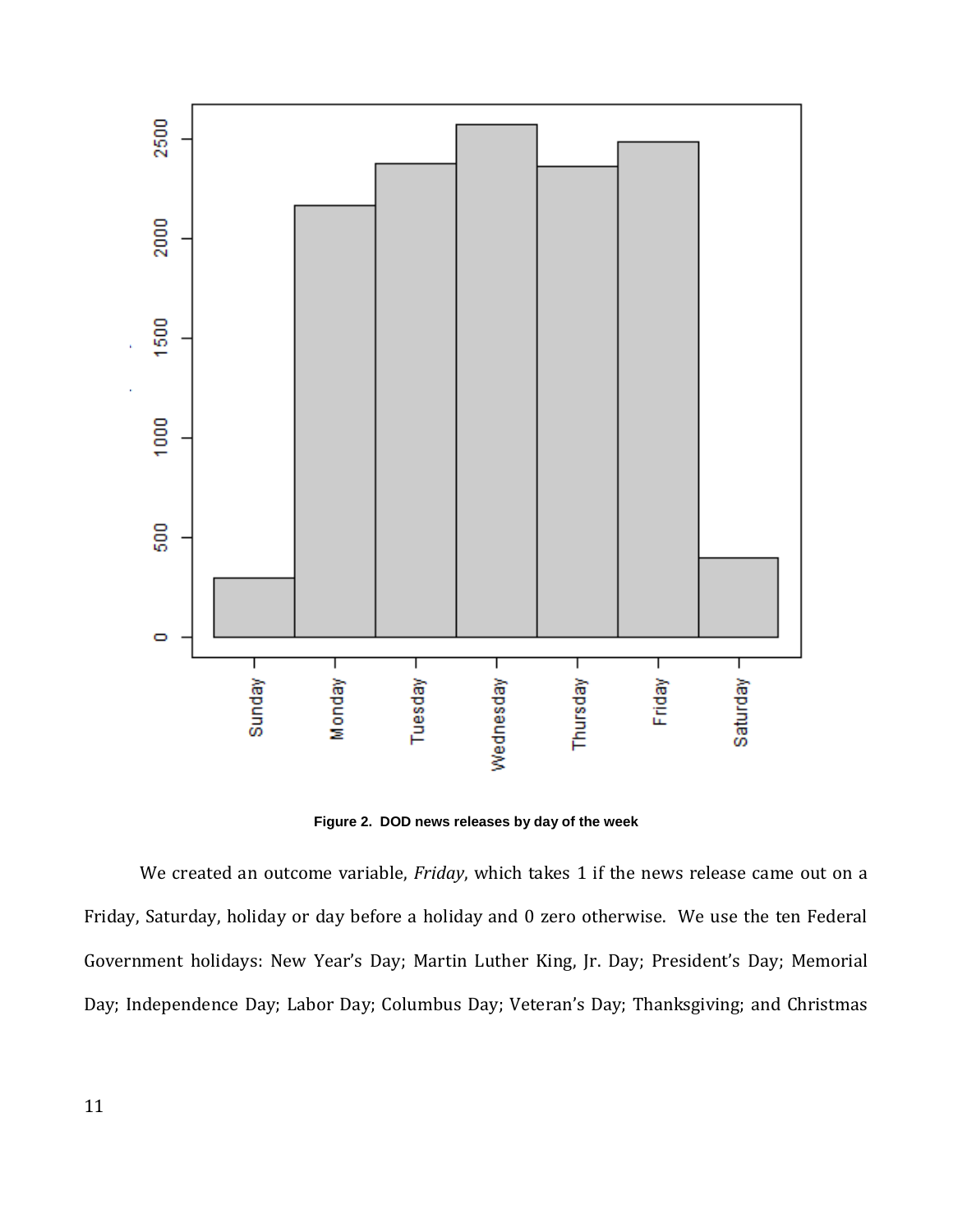(Hallman, 2013). The DOD released about 22% of all its statements on Friday, Saturday, holiday, or day before a holiday.

We used human coders and a classification algorithm to rate the sentiment of the news releases. We started by randomly sampling 500 news releases. We then hired five MTurkers to rate the sentiment of each release for \$0.02 per rating. One potential problem with sentiment analysis of political text is that the rater interprets the text through an ideological or partisan lens. For example, if the news release announces a cut to next year's Defense budget, one rater might say the release is positive while another says that it is negative. We attempted to address this concern by asking the raters to consider each release from the DOD's perspective. Here are the criteria we provided to the raters:

- Strongly positive (+2): "You believe that the news is strongly positive for the DOD."
- Positive  $(+1)$ : "You believe that the news is positive for the DOD."
- Neutral (0): "You believe that the news is neutral for the DOD."
- Negative (-1): "You believe that the news is negative for the DOD."
- Strongly negative (-2): "You believe that the news is strongly negative for the DOD."

Table 2 shows the most positively rated release titles (average sentiment of 1.2) and random samples of the most negatively (average sentiment of -1) and neutrally (average sentiment of 0) rated titles.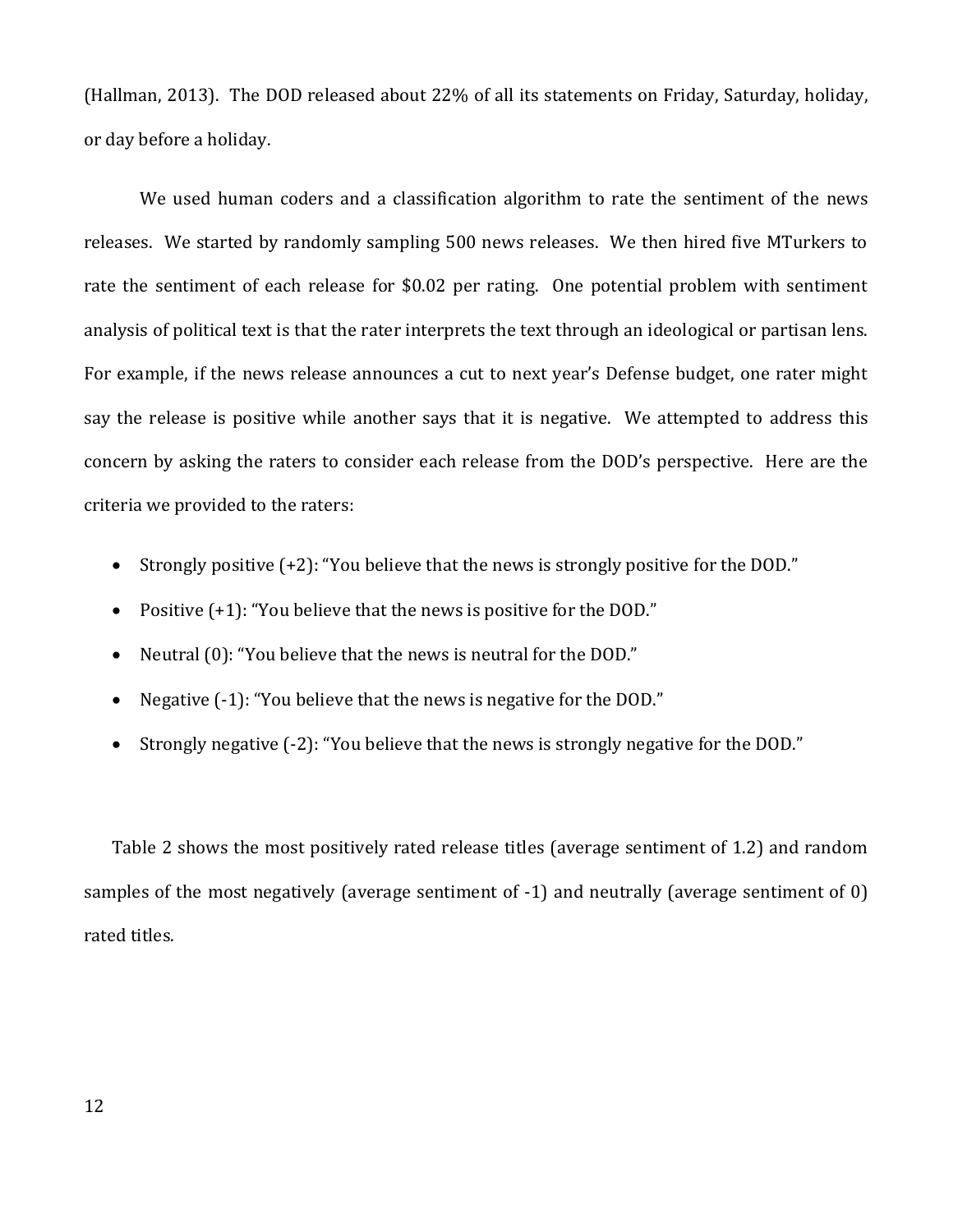| <b>Most Negative</b>                          | Neutral                                                                                                     | <b>Most Positive</b>                                  |  |  |
|-----------------------------------------------|-------------------------------------------------------------------------------------------------------------|-------------------------------------------------------|--|--|
| DOD identifies Army casualty                  | Roving Sands, joint air and missile<br>defense<br>exercise set for mid-June                                 | DOD joins earthquake relief effort in India           |  |  |
| DOD identifies Marine casualty                | Secretary of Defense Donald Rumsfeld remarks at<br>wreath laying ceremony at Arlington National<br>Cemetery | DOD to transport humanitarian aid                     |  |  |
| DOD identifies Navy casualty                  | DOD releases military intelligence program 2010<br>topline budget                                           | Defense Intelligence Agency honors Pentagon<br>heroes |  |  |
| DOD<br>identifies<br>Force<br>Air<br>casualty | Navy announces Virginia class submarine contract<br>award                                                   | Hammer Award presented to DOD disabilities<br>program |  |  |

**Table 2. Samples of the most negative, most positive, and neutral news releases**

We also created a measure of flexibility. The DOD has more options when choosing to release certain information (e.g. general-grade promotions and assignments) than other information (e.g. casualties) (Walker, 2005). Flexibility takes a 0 for the 26 news releases listed in Table 3 and a 1 for the other 348 rated news releases. This variable allows us to control for the DOD's ability to choose when to release the news.

#### **Table 3. News releases marked inflexible**

| additional remains recovered from uss cole                                                    |  |  |  |  |
|-----------------------------------------------------------------------------------------------|--|--|--|--|
| air force clarifies status of dhahran attack victims (final release on identity confirmation) |  |  |  |  |
| dod announces status of 507th soldiers                                                        |  |  |  |  |
| dod identifies army casualties                                                                |  |  |  |  |
| dod identifies army casualty                                                                  |  |  |  |  |
| dod identifies marine casualties                                                              |  |  |  |  |
| dod identifies marine casualty                                                                |  |  |  |  |
| dod identifies navy casualties                                                                |  |  |  |  |
| dod identifies navy casualty                                                                  |  |  |  |  |
|                                                                                               |  |  |  |  |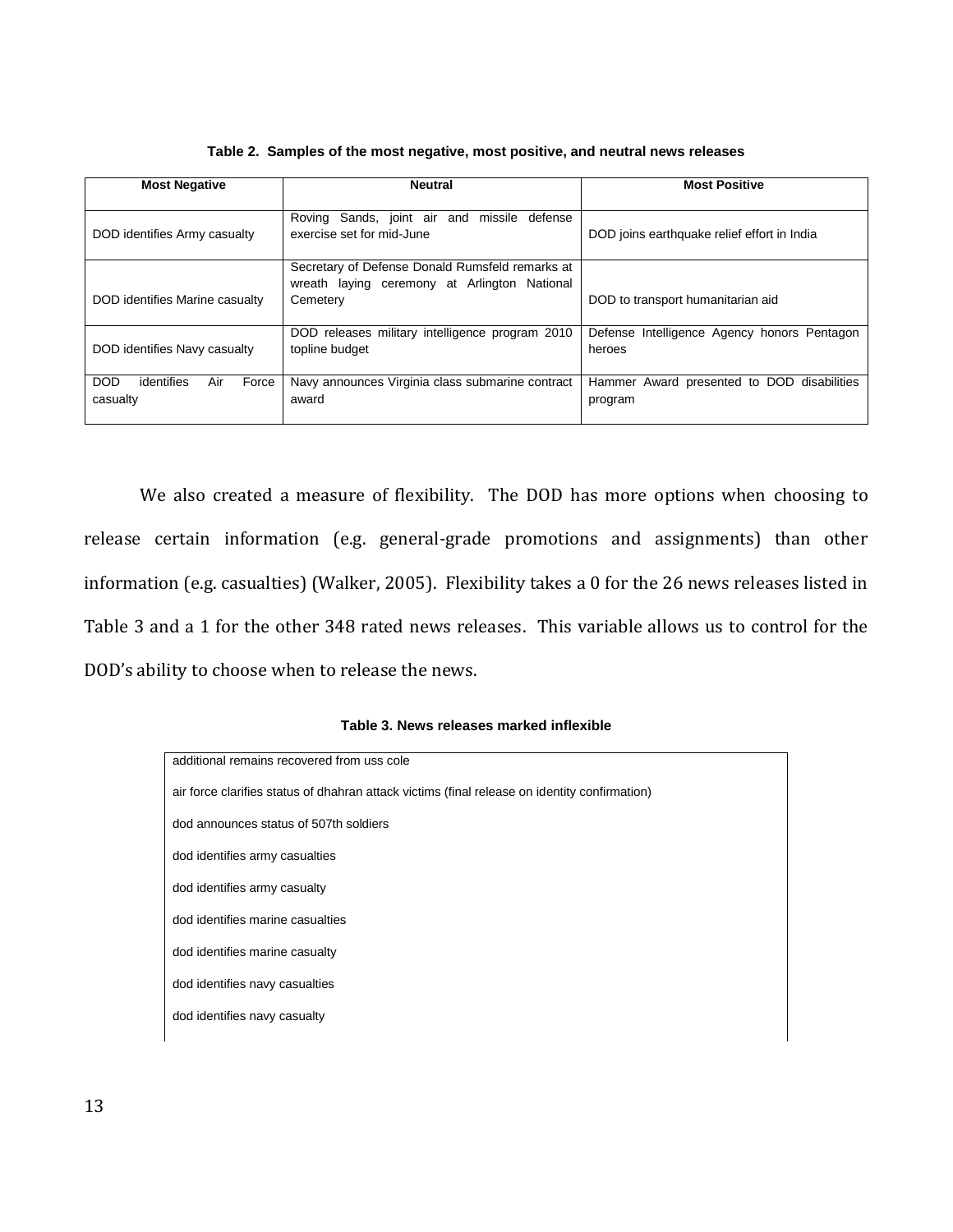| dod identifies air force casualties                                                                    |
|--------------------------------------------------------------------------------------------------------|
| dod identifies air force casualty                                                                      |
| dod identifies missing marine                                                                          |
| dod identifies soldier killed at camp pennsylvania, Kuwait                                             |
| dod joins earthquake relief effort in india                                                            |
| dod to transport humanitarian aid                                                                      |
| dod to transport humanitarian aid to Haiti                                                             |
| emergency response at the pentagon                                                                     |
| human remains recovered in north korea                                                                 |
| missing in action serviceman identified                                                                |
| non-combatant evacuation operation for sierra leone                                                    |
| oh-58c helicopter down in north korea                                                                  |
| remains of defense investigative service personnel recovered in oklahoma city                          |
| statement by secretary panetta on hostage rescue operation in Somalia                                  |
| statement by secretary robert gates on tucson shooting                                                 |
| statement from pentagon spokesman lawrence di rita on reports that secretary rumsfeld met with hussein |
| vietnam war missing in action serviceman identified                                                    |

The DOD may treat negative, neutral, and positive releases differently. We do not have reason to think that neutral statements are more or less likely to be released on Fridays or holidays, but negative statements are perhaps more likely (and positive statements less likely) to be released on Friday. Furthermore, the effect for negative statements may be stronger than for positive statements due to risk aversion. Therefore, we used these sentiment and influence measures to create six variables. *Negative sentiment* takes the absolute values of negative ratings and zeroes otherwise. *Negative flexibility* takes the absolute values of negative ratings if the DOD can choose when to release the information and zeroes otherwise. *Positive sentiment* takes the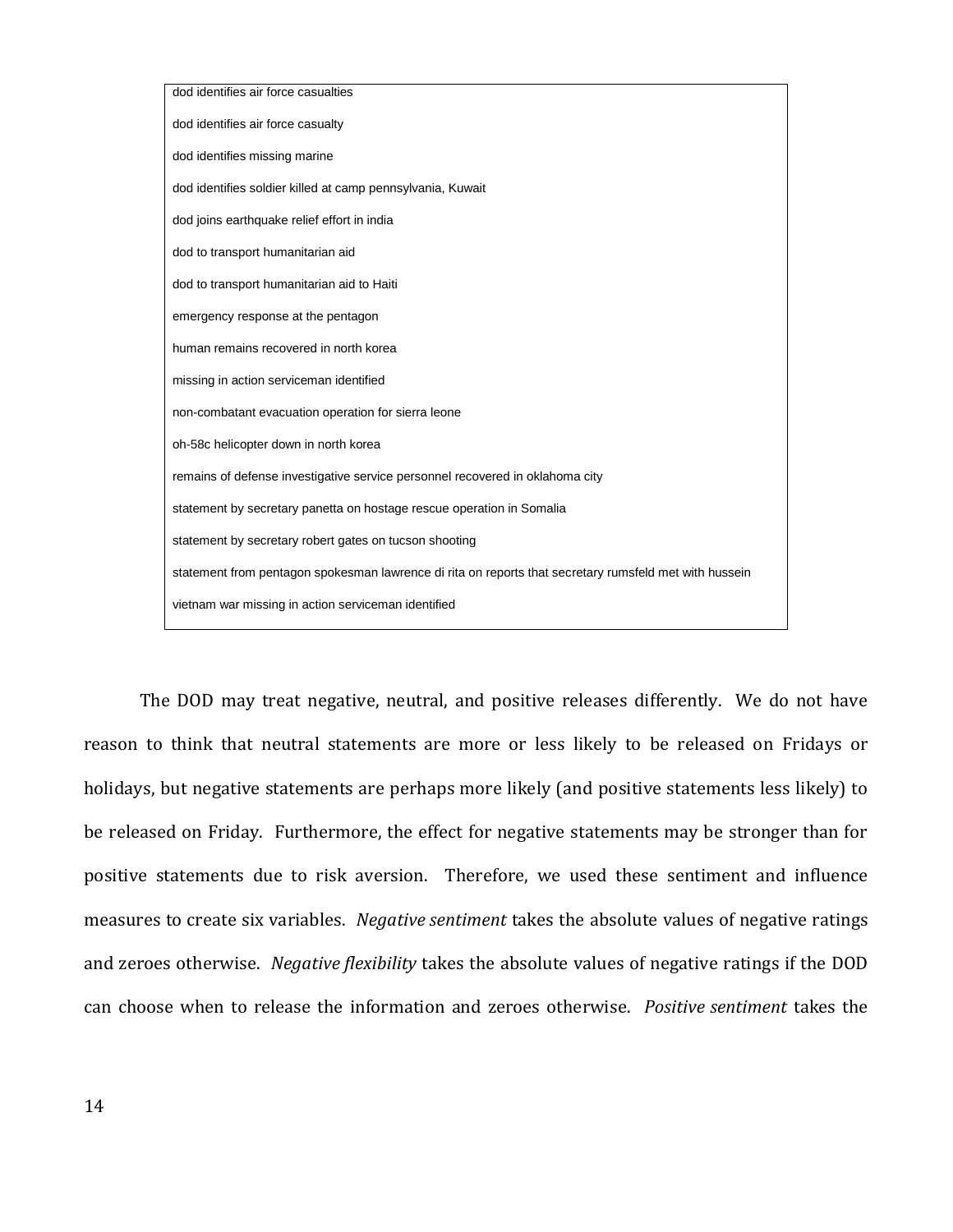values of positive ratings and zeroes otherwise. *Positive flexibility* takes the values of positive ratings if the DOD can choose when to release the information and zeroes otherwise. *Neutral sentiment* takes a 1 if the rated sentiment is zero and a zero otherwise. Finally, *neutral flexibility* takes a 1 if the rated sentiment is zero and if the DOD can choose when to release the information and a zero otherwise.

Next we used a vector space model (VSM) (Salton, et al., 1975) to assign sentiment and flexibility scores to the unrated releases. In a typical term-document implementation of VSM, such as ours, each dimension represents a different word used by the documents, each document is represented by a vector in that space (Turney and Pantel, 2010), and the angle between two vectors measures the similarity between their respective documents (Turney and Pantel, 2010; Mass, et al., 2011). For example, to compare a document with itself is to compare two equal vectors, so the angle between them is zero (maximum similarity). Adding and subtracting words from the document would change its vector, so the angle between the original and modified documents would grow (decreasing similarity). For each release, we used a VSM to identify the closest match among the MTurk-rated titles and assigned to it the rated-release sentiment and influence scores. We removed suffixes to avoid counting essentially the same words separately (e.g. 'cat' and 'cats' [Ogorek, 2013]) by using the Porter (1980) algorithm in R's Snowball package (Hornik, 2013).

Table 4 shows the results. In the left column are 25 randomly selected release titles, and in the right column are their VSM-matched release titles. Of these, 2 are clearly wrong (marked in bold) while the other 23 are close matches, although it should be noted that 1 of the 2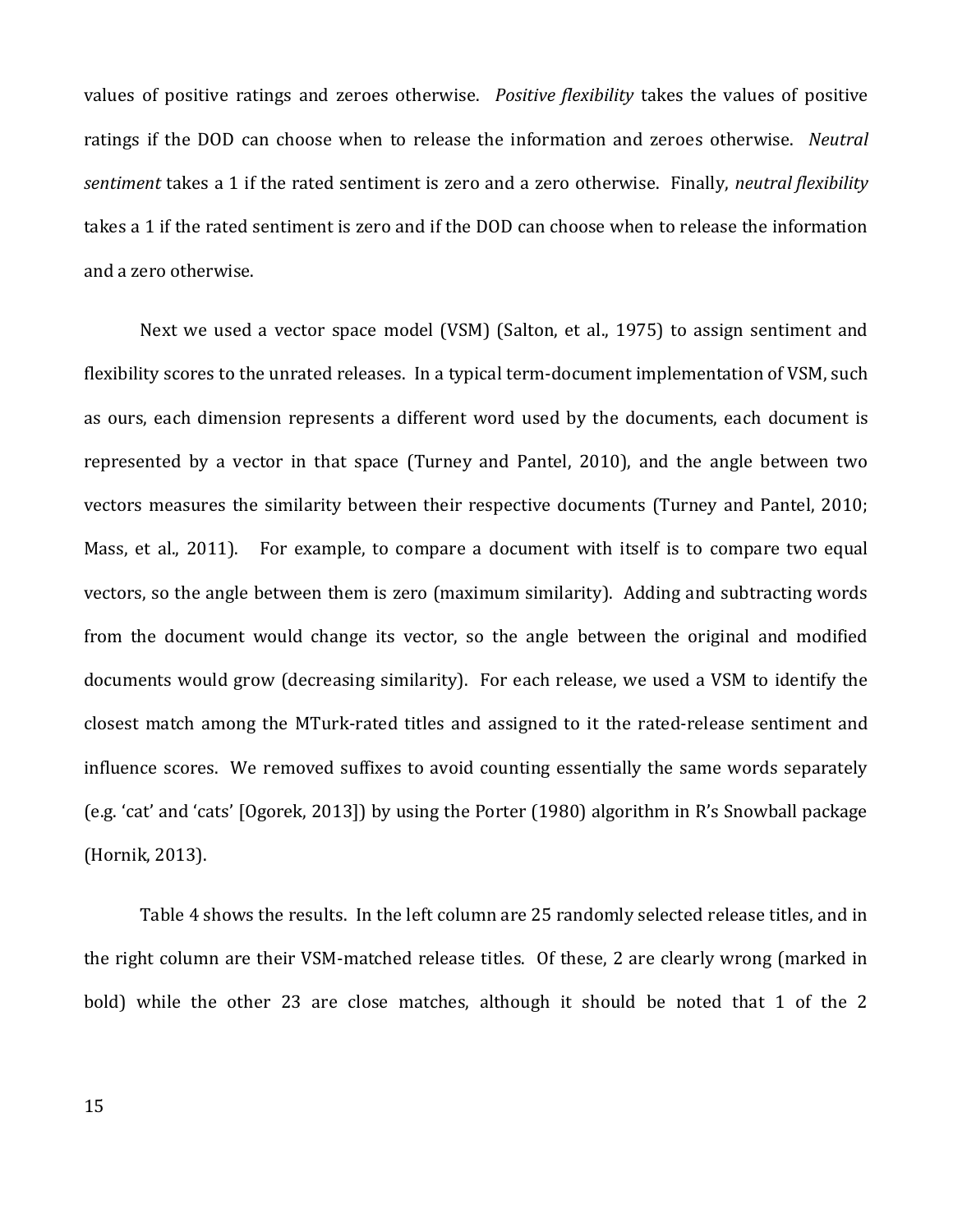mismatches—*PATRIOT INTERCEPTS SCUD DURING TEST* and *servicemembers to discuss patriotism and freedom*—still assigns a sentiment score with the correct sign (+). Visual inspection of several hundred classifications suggests that these are representative classification error rates.

| <b>Unrated release</b>                                                                                                                     | <b>Rated release</b>                                                                                                             |  |  |
|--------------------------------------------------------------------------------------------------------------------------------------------|----------------------------------------------------------------------------------------------------------------------------------|--|--|
| UNIFIED COMMAND PLAN                                                                                                                       | secretary of defense approves plans                                                                                              |  |  |
| <b>PATRIOT INTERCEPTS SCUD DURING TEST</b>                                                                                                 | servicemembers to discuss patriotism and freedom                                                                                 |  |  |
| Department of Defense Reports on Mental Health Task Force<br>Recommendations                                                               | department of defense reports on mental health task force<br>recommendations                                                     |  |  |
| MILITARY STRENGTH FIGURES FOR FEBRUARY 28, 1999<br>SUMMARIZED BY THE DEPARTMENT OF DEFENSE                                                 | military strength figures for november 30, 1999 summarized by<br>the department of defense                                       |  |  |
| DoD Identifies Army Casualty                                                                                                               | dod identifies army casualties                                                                                                   |  |  |
| <b>General Officer Assignments</b>                                                                                                         | <b>General Officer Announcement</b>                                                                                              |  |  |
| DOD Releases Defense Reviews, 2011 Budget Proposal, and<br>2010 War Funding Supplemental Request - Update                                  | dod releases fiscal 2012 budget proposal                                                                                         |  |  |
| <b>DOD Identifies Army Casualties</b>                                                                                                      | dod identifies army casualties                                                                                                   |  |  |
| Charges Dismissed Against Five Guantanamo Detainees                                                                                        | charges referred against detainee al qosi                                                                                        |  |  |
| FOUR MORE CIVIL SUPPORT TEAMS CERTIFIED                                                                                                    | three civil support teams certified                                                                                              |  |  |
| <b>General Officer Announcement</b>                                                                                                        | <b>General Officer Announcement</b>                                                                                              |  |  |
| UNIVERSITIES SELECTED FOR RESEARCH FUNDING                                                                                                 | universities selected for research funding                                                                                       |  |  |
| DoD Identifies Army Casualty                                                                                                               | dod identifies army casualties                                                                                                   |  |  |
| DoD Identifies Marine Casualties                                                                                                           | dod identifies marine casualties                                                                                                 |  |  |
| Air Force and Navy Join in Joint Tactical Radio Merger                                                                                     | dod identifies air force casualties                                                                                              |  |  |
| DoD Identifies Army Casualty                                                                                                               | dod identifies army casualties                                                                                                   |  |  |
| SECRETARY COHEN APPOINTS ARMY SECRETARY LOUIS<br>CALDERA TO BE HIS PERSONAL REPRESENTATIVE FOR<br><b>RELIEF EFFORTS IN CENTRAL AMERICA</b> | secretary cohen appoints army secretary louis caldera to be his<br>personal representative for relief efforts in central america |  |  |
| DoD Identifies Army Casualty                                                                                                               | dod identifies army casualties                                                                                                   |  |  |
| <b>Flag Officer Assignments</b>                                                                                                            | flag officer announcements                                                                                                       |  |  |
| <b>GENERAL OFFICER ANNOUNCEMENTS</b>                                                                                                       | general officer announcement                                                                                                     |  |  |

**Table 4. 25 random news release titles (left side) and the titles they were matched with (right side).**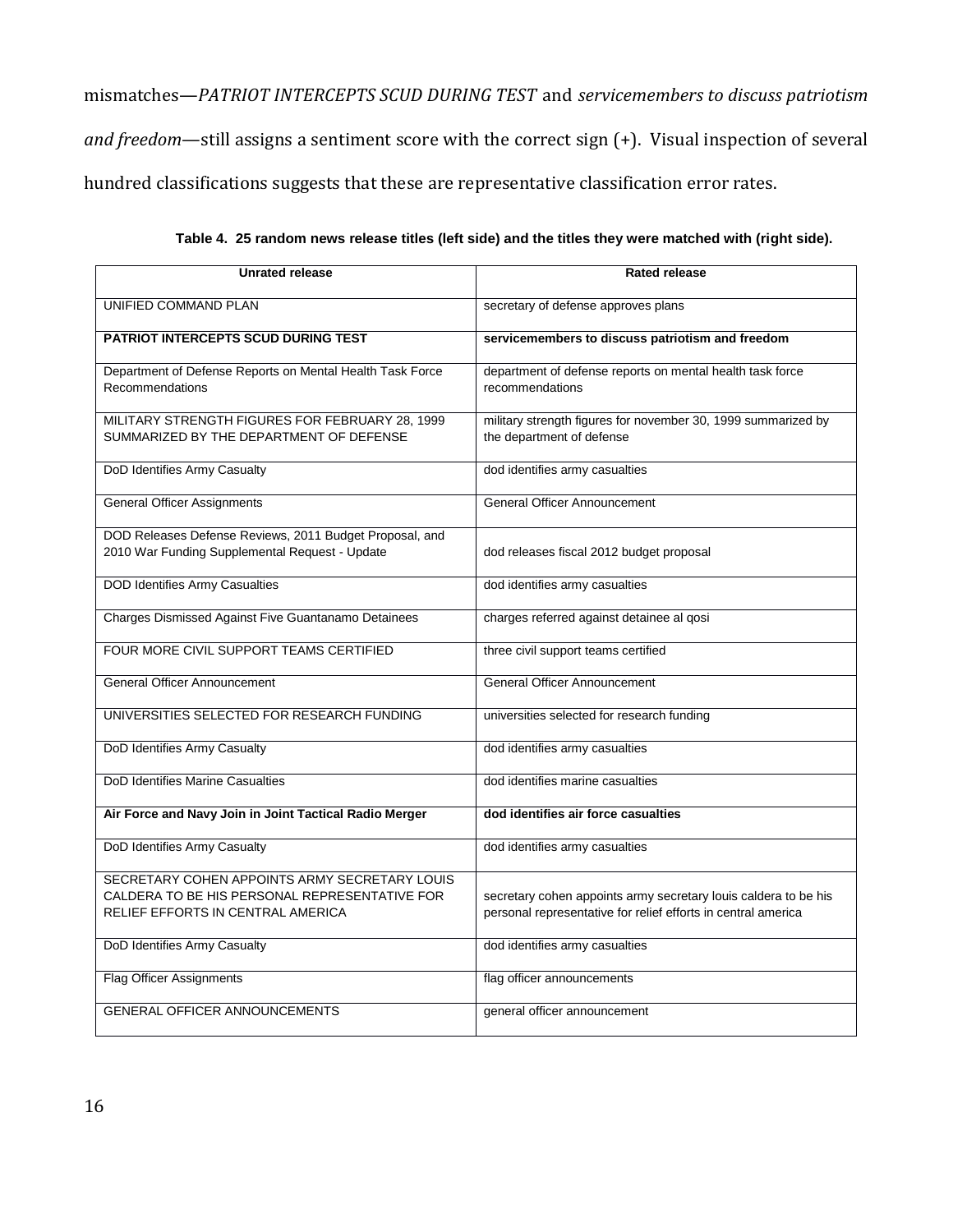| Remarks Prepared for Delivery by U.S. Secretary of Defense<br>William S. Cohen Council on Foreign Relations New York, New<br>York September 14, 1998 | deputy secretary white's remarks to chicago council on foreign<br>relations |
|------------------------------------------------------------------------------------------------------------------------------------------------------|-----------------------------------------------------------------------------|
| FLAG OFFICER ASSIGNMENT - REAR ADMIRAL                                                                                                               | flag officer announcements                                                  |
| DoD Identifies Army Casualties                                                                                                                       | dod identifies army casualties                                              |
| DoD Identifies Army Casualty                                                                                                                         | dod identifies army casualties                                              |
| JOINT STRIKE FIGHTER AGREEMENT SIGNED                                                                                                                | department of defense and turkey sign joint strike fighter<br>agreement     |

Table 5 provides summary statistics for our variables, and Table 6 displays a correlation matrix. Some of the explanatory variables exhibit high correlation. The DOD has flexibility on when to release almost all neutral- and positive-sentiment news statements, so we have few cases to inform us about when the DOD releases neutral-inflexible and positive-inflexible statements.

|                      | min         | 1st<br>quartile | median      | mean      | 3rd<br>quartile | max       |
|----------------------|-------------|-----------------|-------------|-----------|-----------------|-----------|
| Release date         | 10/6/1994   | 7/10/2002       | 1/20/2006   | 6/21/2005 | 4/1/2009        | 2/15/2013 |
| Friday               | $\mathbf 0$ | $\mathbf 0$     | $\Omega$    | 0.22      | $\mathbf 0$     | 1         |
| Sentiment            | $-1$        | $-1$            | $\Omega$    | $-0.30$   | 0.2             | 1.2       |
| Flexibility          | $\Omega$    | $\Omega$        | 1           | 0.58      | $\mathbf{1}$    | 1         |
| Positive sentiment   | $\Omega$    | $\Omega$        | $\mathbf 0$ | 0.10      | 0.2             | 1.2       |
| Positive flexibility | $\Omega$    | $\mathbf 0$     | $\mathbf 0$ | 0.09      | $\mathbf 0$     | 1.2       |
| Neutral sentiment    | $\Omega$    | $\Omega$        | $\Omega$    | 0.34      | 1               | 1         |
| Neutral flexibility  | $\Omega$    | $\Omega$        | $\Omega$    | 0.33      | 1               | 1         |
| Negative sentiment   | $\mathbf 0$ | $\mathbf 0$     | $\Omega$    | 0.40      | 1               | 1         |
| Negative flexibility | $\Omega$    | $\Omega$        | $\mathbf 0$ | 0.01      | $\mathbf 0$     | 0.8       |

## **Table 5. Summary statistics**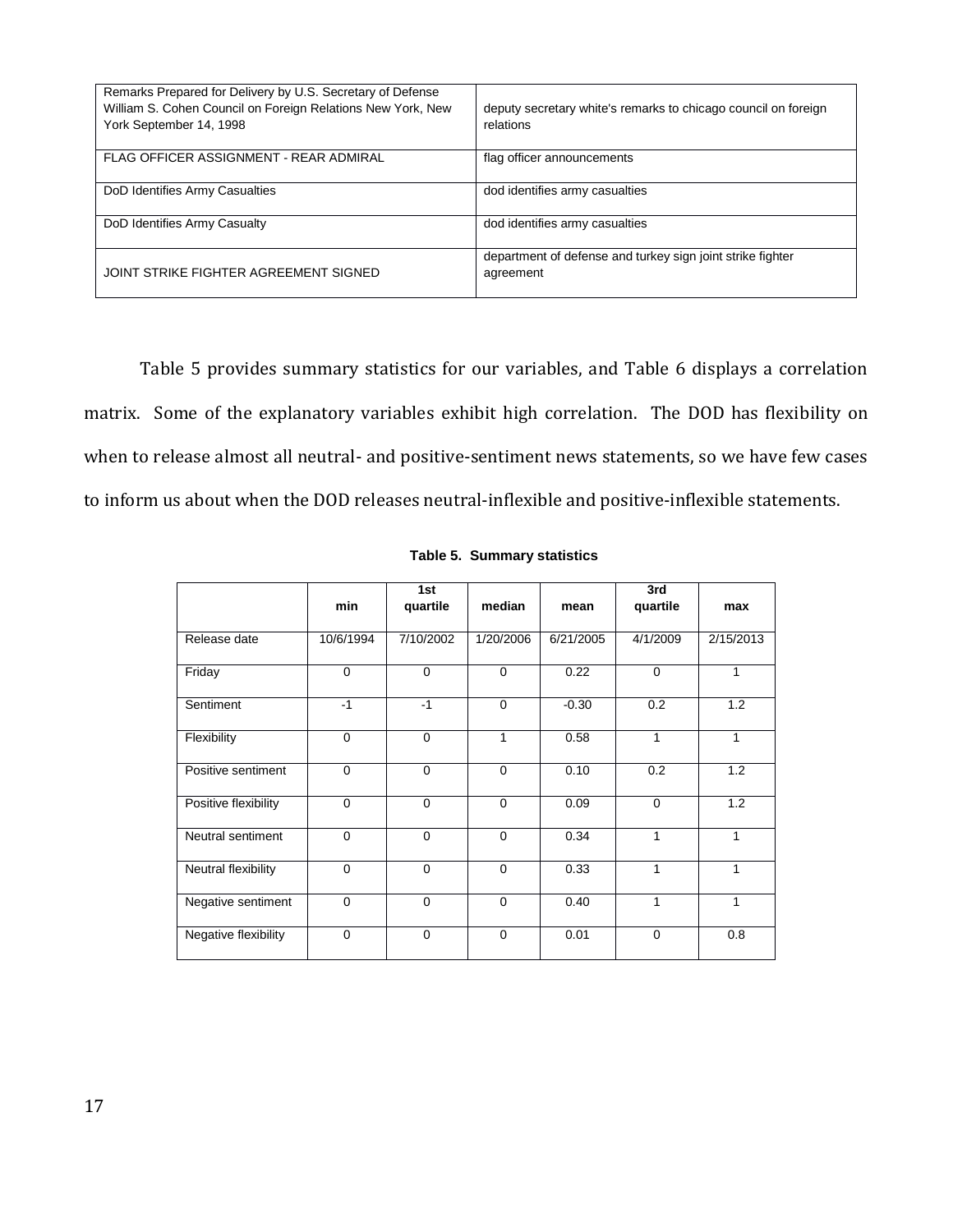|                      | neutral<br>sentiment | neutral<br>flexibility | negative<br>sentiment | negative<br>flexibility | positive<br>sentiment | positive<br>flexibility |
|----------------------|----------------------|------------------------|-----------------------|-------------------------|-----------------------|-------------------------|
| neutral sentiment    | 1                    |                        |                       |                         |                       |                         |
| neutral flexibility  | 0.99                 |                        |                       |                         |                       |                         |
| negative sentiment   | $-0.6$               | $-0.59$                |                       |                         |                       |                         |
| negative flexibility | $-0.09$              | $-0.09$                | 0.16                  | 1                       |                       |                         |
| positive sentiment   | $-0.41$              | $-0.41$                | $-0.48$               | $-0.08$                 | 1                     |                         |
| positive flexibility | $-0.39$              | $-0.39$                | $-0.46$               | $-0.07$                 | 0.90                  |                         |

**Table 6. Correlation matrix for the explanatory variables**

To help address these multicollinearities, we used two sets of informative priors. The first set reflects the belief that the DOD does not strategically time its releases, while the second set reflects the belief that the DOD does. We chose the priors so that 1) no effect gives a probability of a Friday release of .22, the average observed in the sample; 2) so that an effect increases the probability that a negative statement is released on Friday by 5 percentage points; and 3) so that an effect decreases the probability that a positive statement is released on Friday by 3 percentage points. Figure 1 shows the probabilities implied by these priors.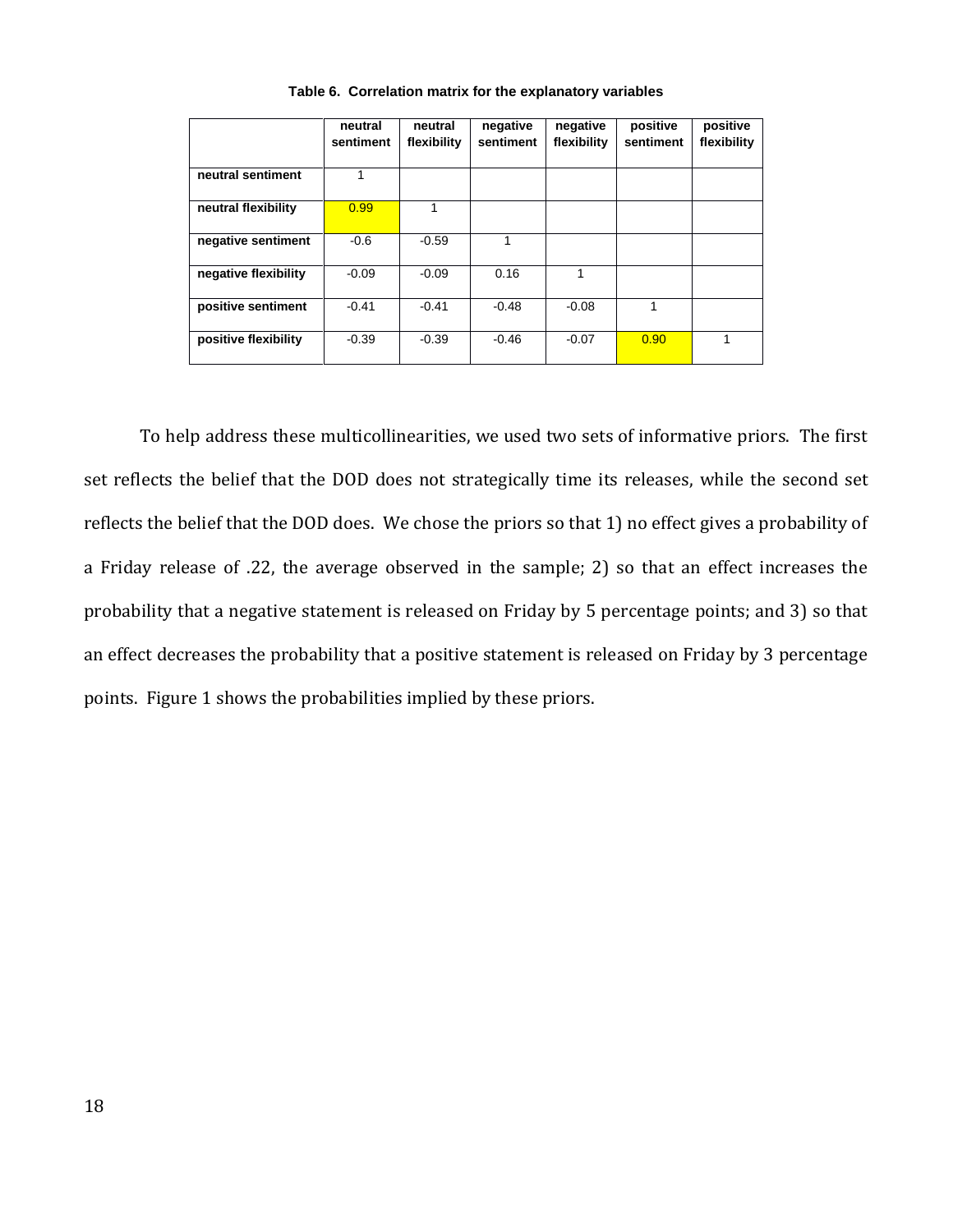

**Figure 3. Probabilities implied by our choice of priors.**

The observed outcome variable is dichotomous, so we used a logistic regression model.

# **Findings**

Figure 4 shows the posterior means and 95% credible intervals. Some of the results support the Take out the Trash Day hypothesis. *Neutral sentiment* and *neutral influence* are nearly equal, as is *positive sentiment* when our prior assumes that political actors strategically time news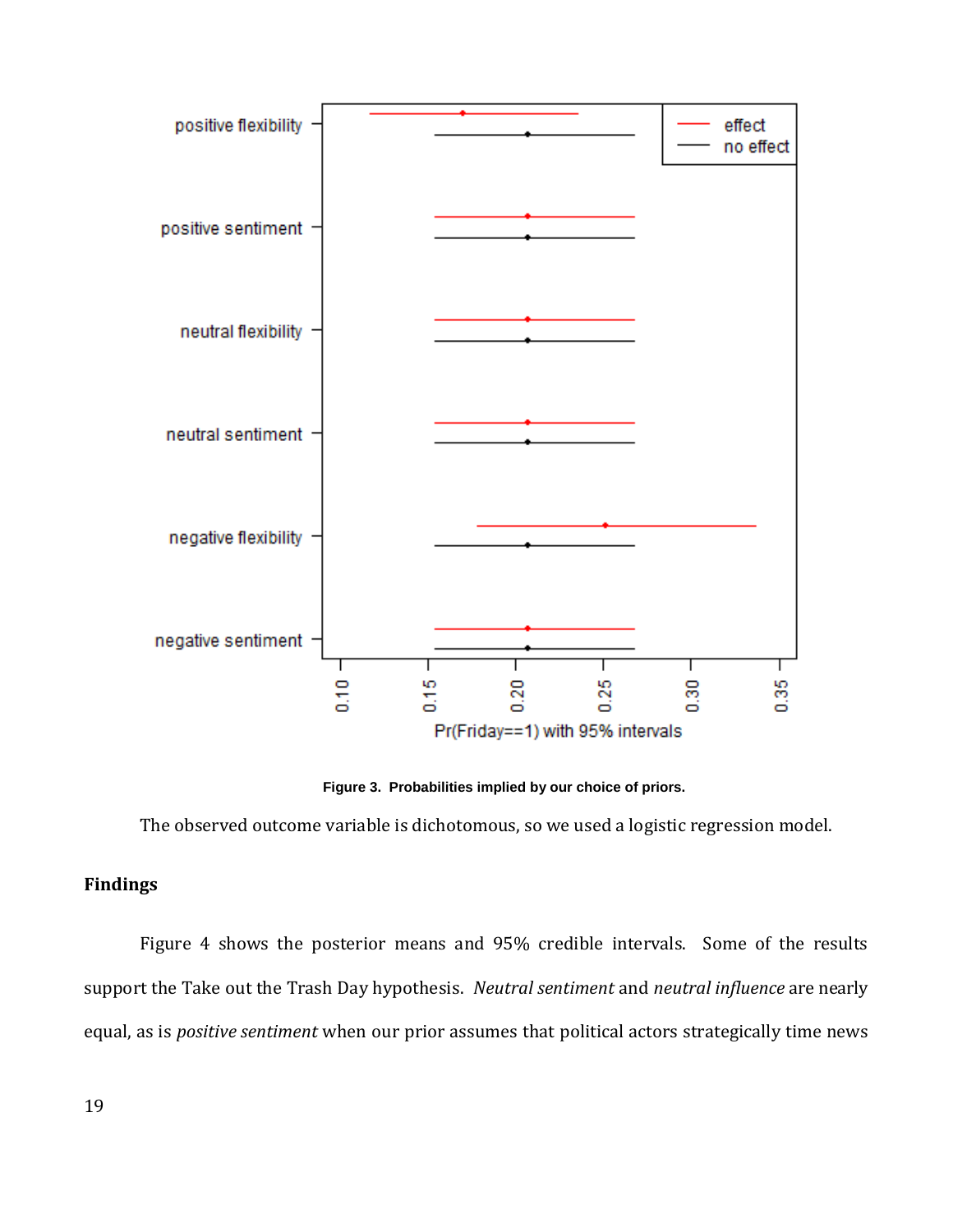releases. The results also point toward political actors who save their good news for busier days. There is between a 73% (no-effect prior) and 85% (effect prior) probability that political actors are less likely to release positive statements than neutral statements on Fridays when they have the choice.



**Figure 4. Posterior means and 95% credible intervals**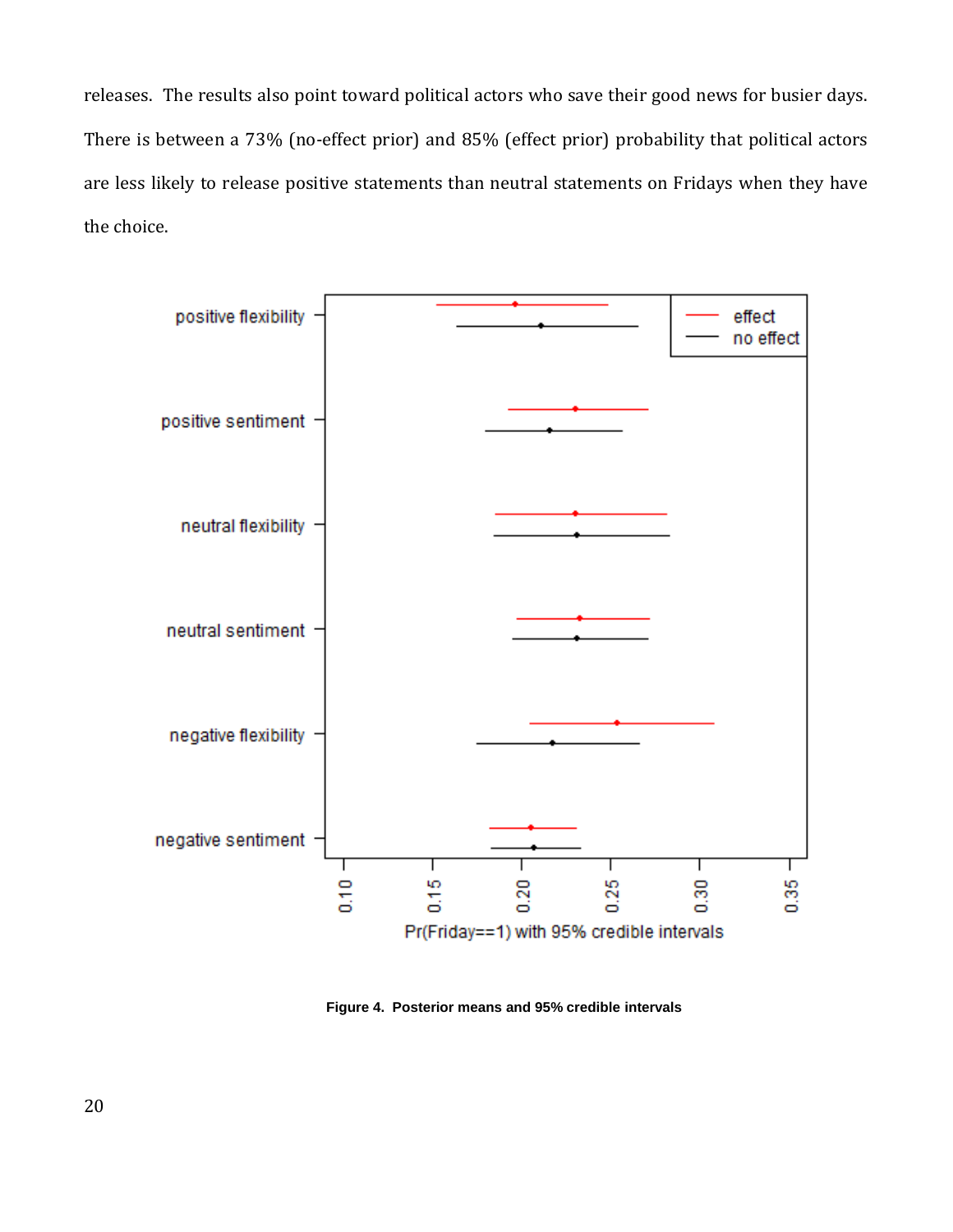Other results are surprising. There's a 90%-93% probability that the DOD is less likely to release negative statements than neutral statements on Friday (average estimate is around 3 percentage points), even though the DOD has little choice about when to release them. This appears to be the consequence of when fatality incidents occurred in Iraq and Afghanistan rather than choices the DOD's press office makes. All but 16 negative statements are casualty reports, and casualties were simply less likely to occur on Fridays than on other days of the week; see Figure 5 (DMDC, 2011).



**Figure 5. US military fatalities by day of the week (DMDC, 2011)**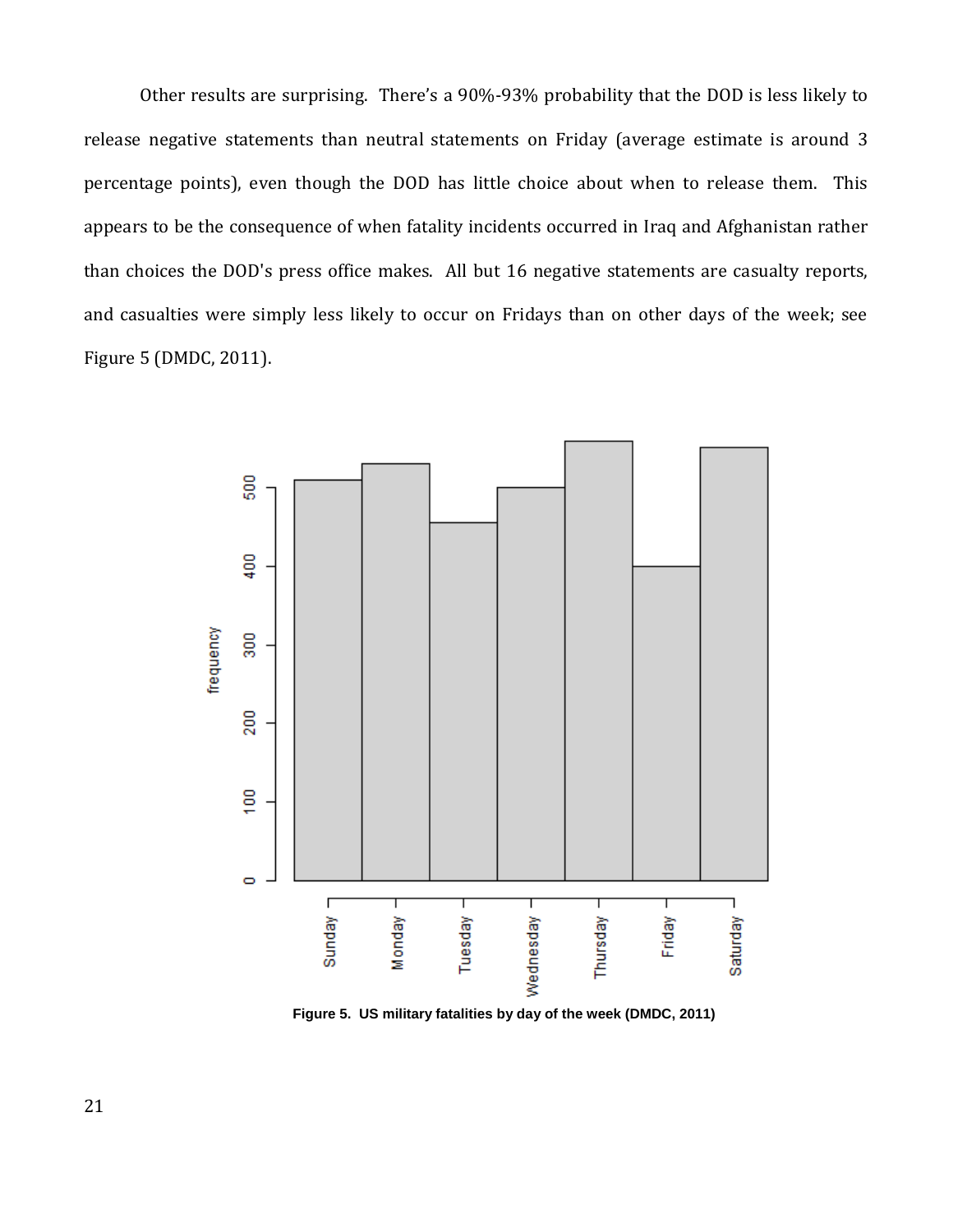Similarly, positive releases are less likely to be released on Friday under the prior assumption of no effect, with probability of 0.74, even though we do not believe the DOD has much choice in when to release them. Finally, the data are not particularly informative about whether the DOD is more likely to release bad news on Fridays. The no-effect estimate suggests that the DOD is actually less likely to release bad news on Friday when it has the option, while the effect estimate suggests the DOD is more likely to release bad news on Friday. The information we included through the prior is driving these two results.

All six effect sizes are small—on average less than five percentage points—suggesting that it is rare for political actors to strategically time their news releases. We did not expect large effect estimates: many negative news stories cannot wait that long to be released, and good strategy requires the political actor to release at least some negative news stories during the week. However, a contributing factor to these results might be measurement error (King, et al., 1994). The VSM incorrectly categorized 5%-10% of the releases, leading to wrong sentiment and influence values for some of those cases.

Still, these results, combined with the facts that the DOD has little flexibility in choosing when to release most (96%) negative statements and the DOD has lots of flexibility in choosing when to release most (93%) positive statements, demonstrate that the DOD has kept the public better informed of emotional news stories than is typically expected. Those who argue that political actors time their releases for best effect would be surprised to learn that negative statements are more likely during the week, and those who argue that political actors do not time their releases would be surprised to learn that positive statements are also more likely during the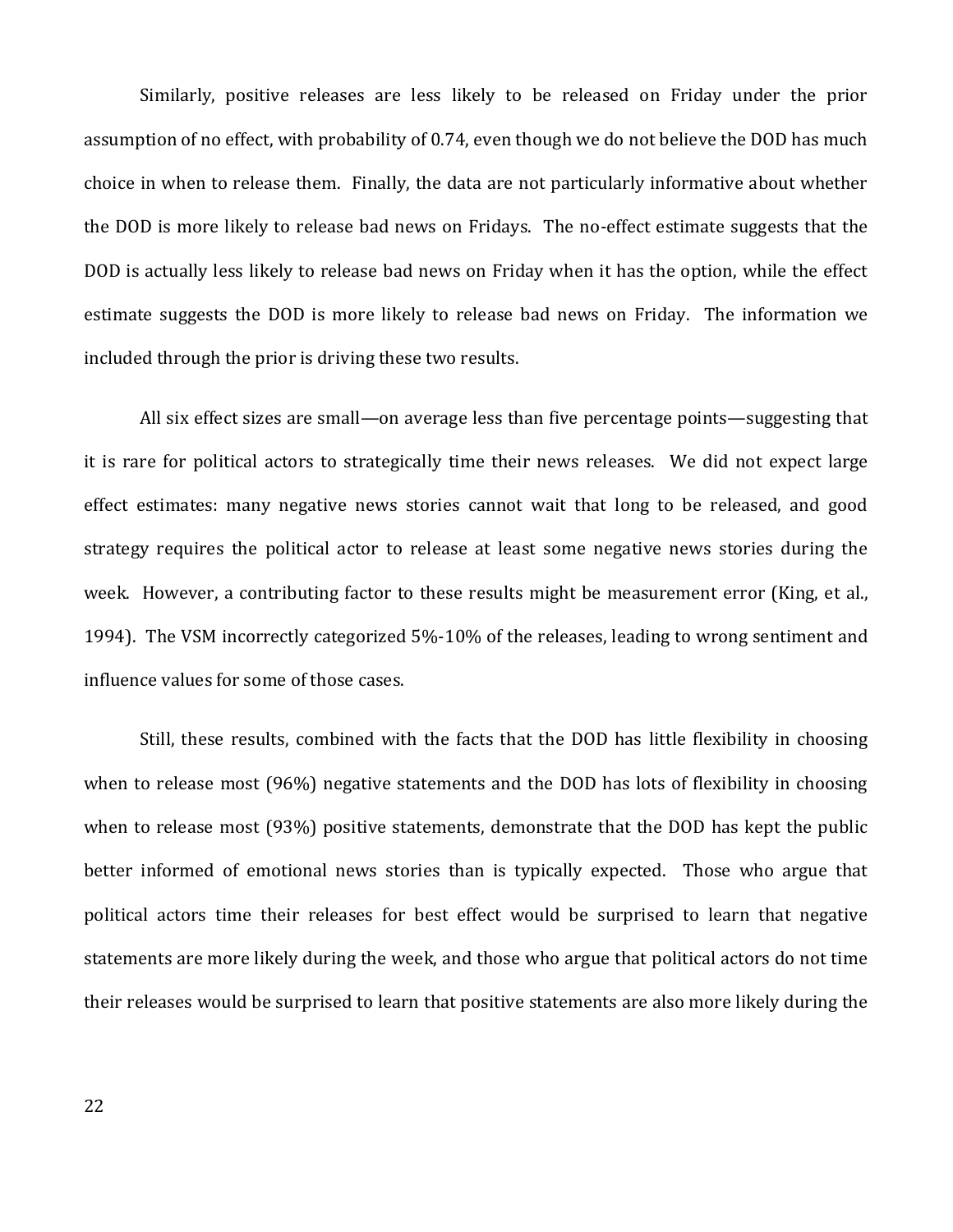week. If it is true that more people pay attention to the news on weekdays, then a surprisingly large number of people have also come in contact with provocative Defense stories in the last two decades.

# **Conclusion**

This paper presents evidence relating to Take out the Trash Day hypothesis. Using over 12,500 DOD news releases, we used sentiment analysis to estimate the probability that positive, negative, and neutral statements are released on a Friday, Saturday, holiday, or day before a holiday. We started this project expecting to find that positive releases are more likely to be released when more people are paying attention, that negative releases are more likely to be released when fewer people are paying attention, and that neutral releases are equally likely to be released when people are paying attention. The evidence strengthened some of our beliefs and weakened others. As expected, the DOD is more likely to release positive statements during the week, but contrary to expectations, the DOD is more likely to release negative statements during the week too. If it is true that the public pays more attention to the news during the week, the DOD press office has done more to inform Americans of all emotional issues, not just the positive ones, over the last two decades. The effect sizes are small, though, suggesting that strategic timing of news releases is rare.

Future work in this area should consider analyzing news releases from other political actors. The White House and Congress are more overtly political, so they may behave differently than the DOD. Other bureaucracies should also provide useful data. They are less visible than Defense and so should be less pressured to time their news releases.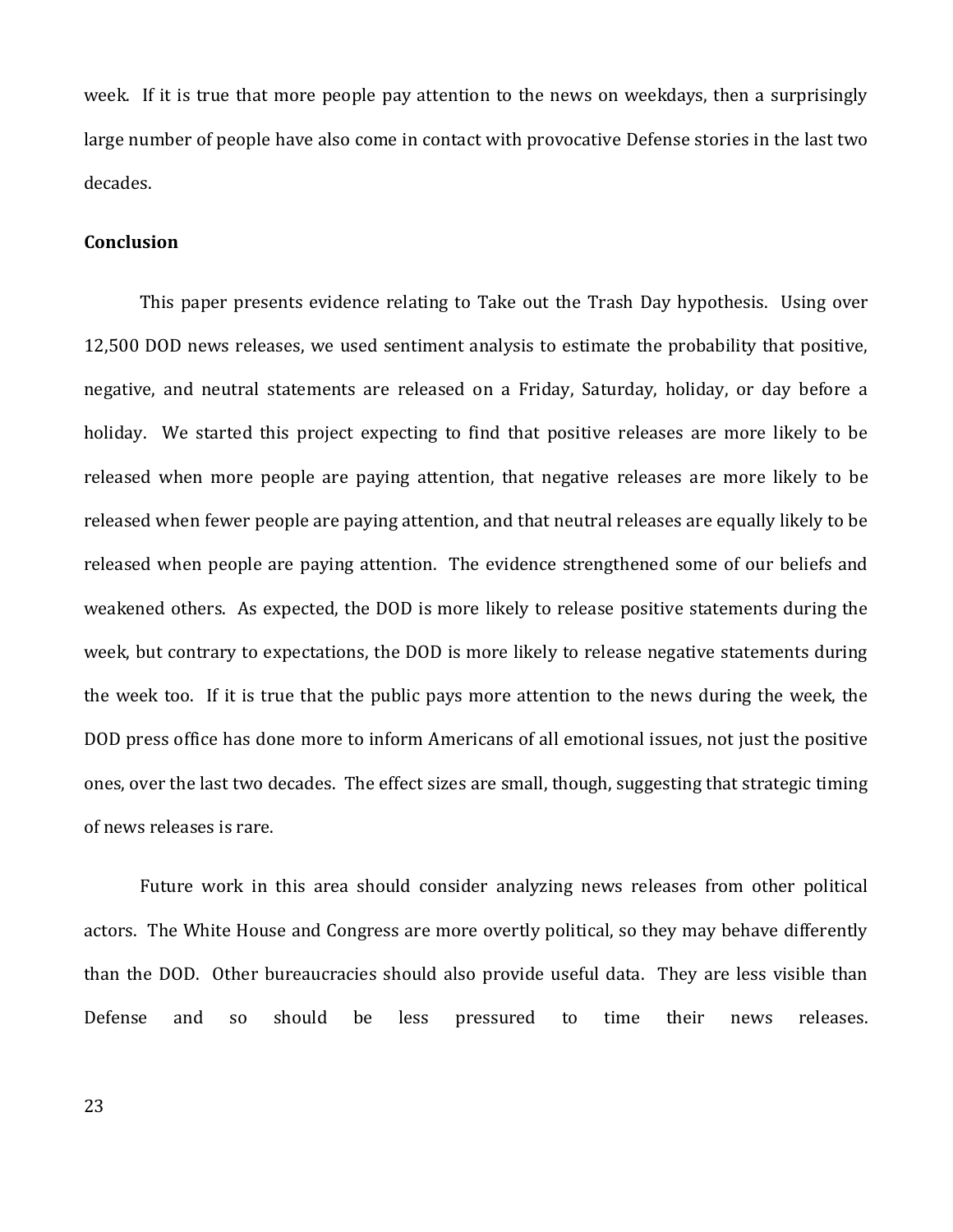# **References**

- Chung, Kwang-Hyun, Rudolph A. Jacob, and Ya B. Tang. 2003. "Earnings management by firms announcing earnings after SEC filing." International Advances in Economic Research. Vol. 9, no. 2, pp. 152-162. Online at [http://216-230-72-](http://216-230-72-154.client.cypresscom.net/journal2/iaer/may_03/tang.pdf) [154.client.cypresscom.net/journal2/iaer/may\\_03/tang.pdf.](http://216-230-72-154.client.cypresscom.net/journal2/iaer/may_03/tang.pdf)
- Damodaran, Aswath. 1989. "The weekend effect in information releases: A study of earnings and dividend announcements." The Review of Financial Studies. Vol. 2, no. 4, pp. 607-623. Online at [http://www.jstor.org/stable/2962070.](http://www.jstor.org/stable/2962070)
- DMDC (Defense Manpower Data Center). 2011. "U.S. Military hostile casualties in support of operations Iraqi Freedom and New Dawn." DRS 43457. Online at http://www.globalsecurity.org/military/library/report/2011/11-f-1218 us-oif newdawn[casualties.xls.](http://www.globalsecurity.org/military/library/report/2011/11-f-1218_us-oif_newdawn-casualties.xls)
- DOD (Department of Defense). 2013. "News releases." Online at [http://defense.gov/releases.](http://defense.gov/releases)
- Fulbright, James W. 1971. *The Pentagon Propaganda Machine*. Liveright.
- Hallman, Jeff. 2013. "tis: Time indexes and time indexed series." R package version 1.23. Online at [http://CRAN.R-project.org/package=tis.](http://cran.r-project.org/package=tis)
- Hayden, K. 2005. "The signs of 'high crimes and misdemeanors' are in the air." October 27. Online at [http://www.reachm.com.](http://www.reachm.com/)
- Hornik, Kurt. 2013. "Snowball: Snowball stemmers." R package version 0.0-9. Online at [http://CRAN.R-project.org/package=Snowball.](http://cran.r-project.org/package=Snowball)
- Jampole, Marc. 2005. "Long-held myths can hurt PR." *Business Source Premier*. Vol. 90, no. 2, p. 11.
- Kernell, Samuel and Gary C. Jacobson. 2006. *The Logic of American Politics*. 3rd edition. Washington, DC: CQ Press.
- King, Rachael. 2011. "Sentiment analysis gives companies insight into consumer opinion." *Business Week*. March 1. Online at [http://www.businessweek.com/stories/2011-03-](http://www.businessweek.com/stories/2011-03-01/sentiment-analysis-gives-companies-insight-into-consumer-opinionbusinessweek-business-news-stock-market-and-financial-advice) [01/sentiment-analysis-gives-companies-insight-into-consumer-opinionbusinessweek-business](http://www.businessweek.com/stories/2011-03-01/sentiment-analysis-gives-companies-insight-into-consumer-opinionbusinessweek-business-news-stock-market-and-financial-advice)[news-stock-market-and-financial-advice.](http://www.businessweek.com/stories/2011-03-01/sentiment-analysis-gives-companies-insight-into-consumer-opinionbusinessweek-business-news-stock-market-and-financial-advice)
- King, Gary, Robert O. Keohane, and Sidney Verba. 1994. *Designing Social Inquiry*. Princeton: Princeton Press.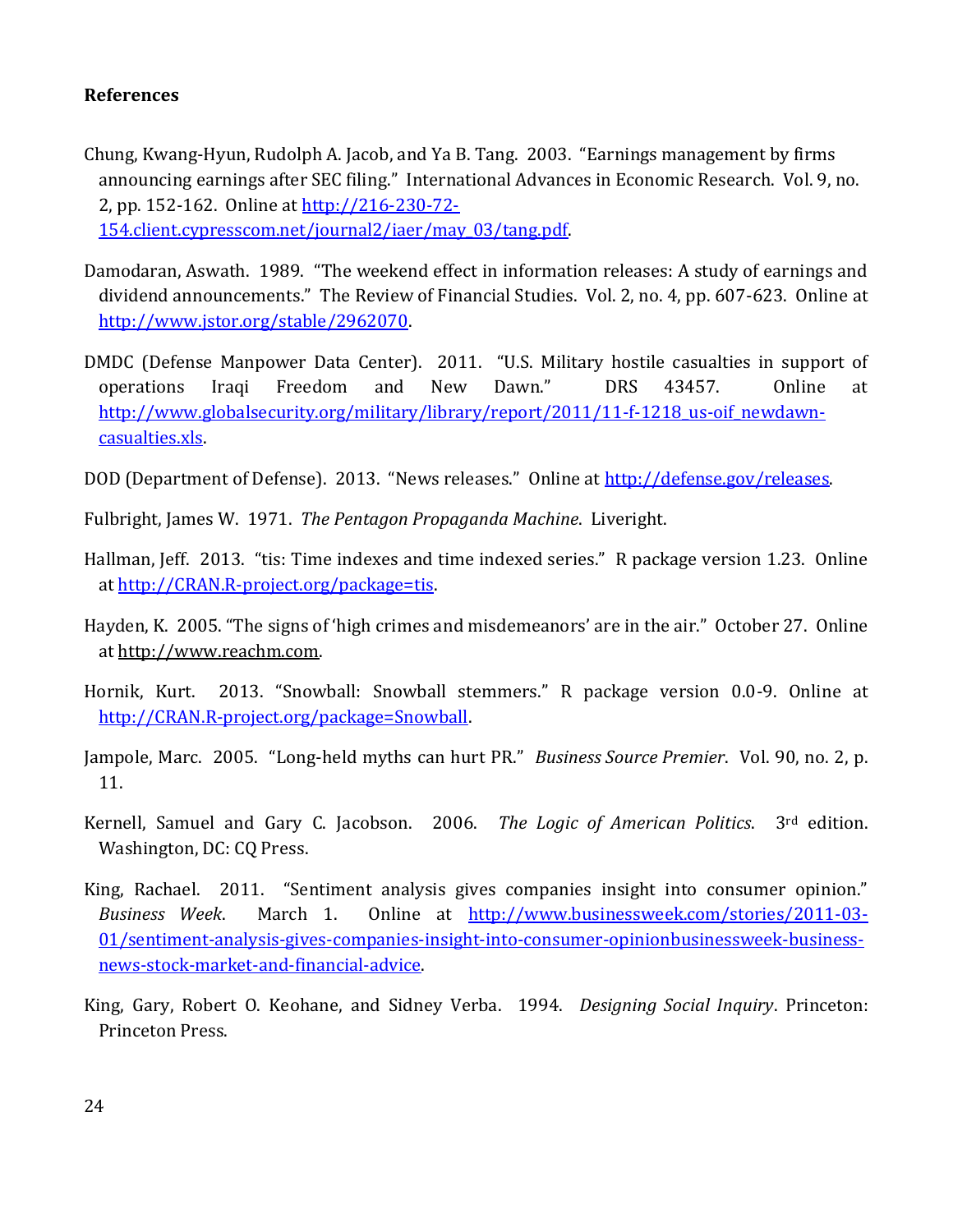- Lee, Richard A. 2005. "Is There a Good Day for Bad News?" Manuscript. Online at [http://hallnj.org/topics/39-arts-leisure-culture-and-entertainment/638-is-there-a-good-day](http://hallnj.org/topics/39-arts-leisure-culture-and-entertainment/638-is-there-a-good-day-for-bad-news)[for-bad-news.](http://hallnj.org/topics/39-arts-leisure-culture-and-entertainment/638-is-there-a-good-day-for-bad-news)
- Mass, Andrew L., Raymond E. Daly, Peter T. Pham, Dan Huang, Andrew Y. Ng, and Christopher Potts. 2011. "Learning word vectors for sentiment analysis." *Proceedings of the 49th Annual Meeting of the Association for Computational Linguistics*. Pp. 142-150. Online at [https://www.aclweb.org/anthology-new/P/P11/P11-1015.pdf.](https://www.aclweb.org/anthology-new/P/P11/P11-1015.pdf)
- Norris, Michelle. 2005. "Sifting Through the Friday News Dump." NPR. June 30. Online at [http://www.npr.org/templates/story/story.php?storyId=4725120.](http://www.npr.org/templates/story/story.php?storyId=4725120)
- Ogorek, Ben. 2013. "Build a search engine in 20 minutes or less." *Anything but R-bitrary* blog. Online at [http://anythingbutrbitrary.blogspot.com/2013/03/build-search-engine-in-20](http://anythingbutrbitrary.blogspot.com/2013/03/build-search-engine-in-20-minutes-or.html) [minutes-or.html.](http://anythingbutrbitrary.blogspot.com/2013/03/build-search-engine-in-20-minutes-or.html)
- Pavlik, Alan M. 2005. "Are our leaders slyly anti-war?" *Just Above Sunset*. June 5. Online at [http://www.justabovesunset.com/id837.html.](http://www.justabovesunset.com/id837.html)
- Porter, Martin F. 1980. "An algorithm for suffix stripping." *Program*. Vol. 14, no. 3, pp. 313-316. Online at [http://www.lirmm.fr/~mroche/Recherche/Articles/Porter/porter.pdf.](http://www.lirmm.fr/~mroche/Recherche/Articles/Porter/porter.pdf)
- R Core Team. 2012. "R: A language and environment for statistical computing." R Foundation for Statistical Computing, Vienna, Austria. ISBN 3-900051-07-0, URL [http://www.R-project.org/.](http://www.r-project.org/)
- Raezler, Colleen. 2009. "Obama's Take out the Trash Day." *NewsBusters*. January 29. Online at [http://newsbusters.org/blogs/colleen-raezler/2009/01/29/obamas-take-out-trash-day.](http://newsbusters.org/blogs/colleen-raezler/2009/01/29/obamas-take-out-trash-day)
- Salton, Gerard, Anita Wong, and Chung-Shu Yang. 1975. "A vector-space model for automatic indexing." *Communications of the ACM*. Vol. 18, no. 11, pp. 613-620.
- Sorkin, Aaron. 2000. "Take out the Trash Day." *The West Wing*. Jan. 26.
- Spiegelhalter, D.J., A. Thomas, and N.G. Best. 1999. *WinBUGS Version 1.2 User Manual*. MRC Biostatistics Unit.
- Sturtz, Sibylle, Uwe Ligges, and Andrew Gelman. 2005. "R2WinBUGS: A Package for Running WinBUGS from R." *Journal of Statistical Software*. Vol. 12, no. 3, pp. 1-16.
- Sullivan, Amy. 2009. "Shhh: Obama repeals the abortion gag rule, very quietly." *Time.* January 23. Online at [http://www.time.com/time/nation/article/0,8599,1873794,00.html.](http://www.time.com/time/nation/article/0,8599,1873794,00.html)